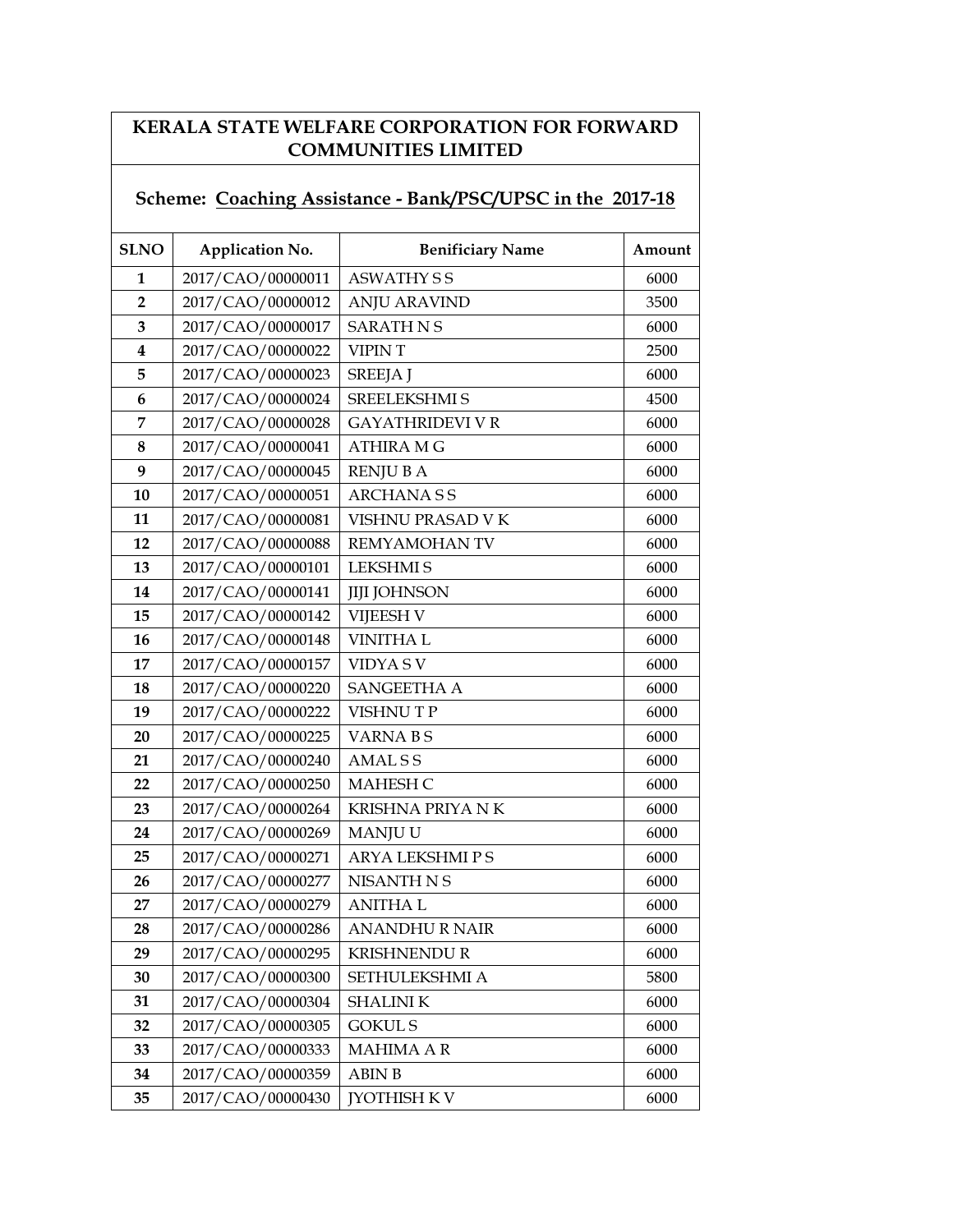| 36 | 2017/CAO/00000442 | <b>KRISHNAVENI S</b>     | 6000 |
|----|-------------------|--------------------------|------|
| 37 | 2017/CAO/00000453 | <b>ATHIRA A</b>          | 6000 |
| 38 | 2017/CAO/00000459 | <b>SOORYAIS</b>          | 6000 |
| 39 | 2017/CAO/00000466 | <b>RENJINI R</b>         | 6000 |
| 40 | 2017/CAO/00000480 | <b>VISHNURAJ R</b>       | 6000 |
| 41 | 2017/CAO/00000482 | <b>RESHMA M</b>          | 6000 |
| 42 | 2017/CAO/00000492 | <b>KIRANN</b>            | 2000 |
| 43 | 2017/CAO/00000502 | <b>ATHIRA K NAIR</b>     | 6000 |
| 44 | 2017/CAO/00000549 | <b>NEETHUSB</b>          | 6000 |
| 45 | 2017/CAO/00000553 | <b>ANJANA V L</b>        | 6000 |
| 46 | 2017/CAO/00000554 | <b>VISHNU N</b>          | 6000 |
| 47 | 2017/CAO/00000569 | VANDANA V                | 6000 |
| 48 | 2017/CAO/00000588 | SURYA KRISHNAN K S       | 6000 |
| 49 | 2017/CAO/00000601 | <b>ANANDLT</b>           | 6000 |
| 50 | 2017/CAO/00000615 | <b>SUMESH CHANDRAN S</b> | 6000 |
| 51 | 2017/CAO/00000630 | <b>SUMISHAP</b>          | 6000 |
| 52 | 2017/CAO/00000633 | <b>ASWATHY A</b>         | 6000 |
| 53 | 2017/CAO/00000647 | <b>ANUPAMA AK</b>        | 6000 |
| 54 | 2017/CAO/00000656 | <b>ARCHANA V M</b>       | 6000 |
| 55 | 2017/CAO/00000669 | <b>SOUMYAMS</b>          | 6000 |
| 56 | 2017/CAO/00000675 | PRAVEENKUMAR K R         | 6000 |
| 57 | 2017/CAO/00000680 | <b>SARANYA S NAIR</b>    | 6000 |
| 58 | 2017/CAO/00000685 | <b>ARYAST</b>            | 5000 |
| 59 | 2017/CAO/00000707 | <b>VIDYA B NAIR</b>      | 4600 |
| 60 | 2017/CAO/00000712 | ANITHAKUMARI S           | 6000 |
| 61 | 2017/CAO/00000715 | <b>SRUTHY KURUP</b>      | 6000 |
| 62 | 2017/CAO/00000721 | <b>G GOPAKUMAR</b>       | 6000 |
| 63 | 2017/CAO/00000730 | <b>DEEPIKAS</b>          | 6000 |
| 64 | 2017/CAO/00000734 | <b>MANEESH</b>           | 6000 |
| 65 | 2017/CAO/00000739 | ARUN KRISHNA E U         | 6000 |
| 66 | 2017/CAO/00000769 | <b>ADARSH G S</b>        | 6000 |
| 67 | 2017/CAO/00000771 | <b>SUKANYASJ</b>         | 6000 |
| 68 | 2017/CAO/00000778 | <b>SRUTHY A S</b>        | 6000 |
| 69 | 2017/CAO/00000784 | <b>ANUSREE AR</b>        | 6000 |
| 70 | 2017/CAO/00000804 | SANGEETHA G S            | 6000 |
| 71 | 2017/CAO/00000808 | <b>SARANYA G</b>         | 6000 |
| 72 | 2017/CAO/00000812 | <b>ARYA S NAIR</b>       | 3450 |
| 73 | 2017/CAO/00000821 | <b>ASWATHY S</b>         | 6000 |
| 74 | 2017/CAO/00000833 | PRAVEENKUMAR P           | 6000 |
| 75 | 2017/CAO/00000834 | SOUMYA P                 | 6000 |
| 76 | 2017/CAO/00000855 | <b>SREELEKSHMI R</b>     | 6000 |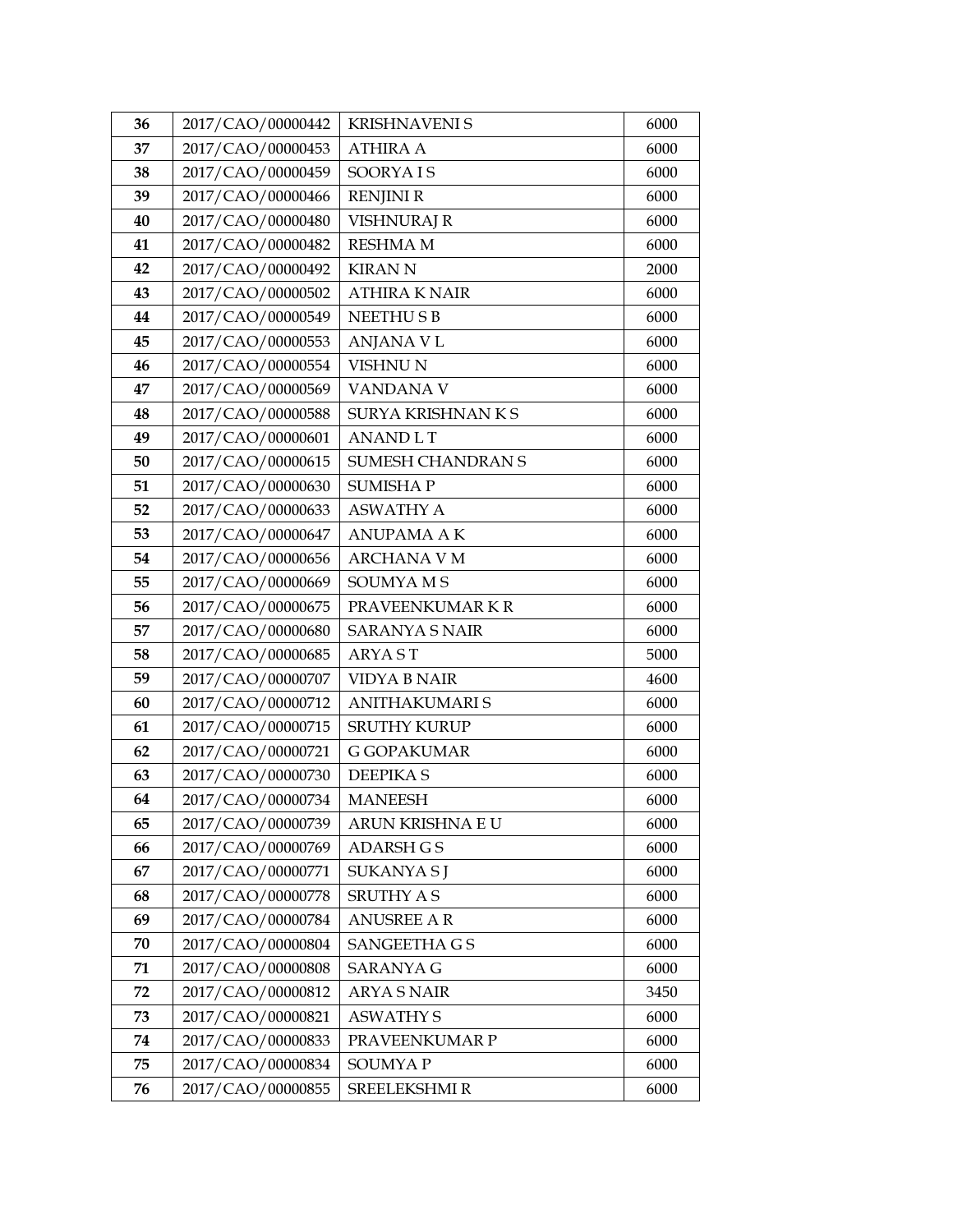| 77  | 2017/CAO/00000856 | MONISHA MOHAN            | 6000 |
|-----|-------------------|--------------------------|------|
| 78  | 2017/CAO/00000859 | ATHIRA KRISHNAN CR       | 6000 |
| 79  | 2017/CAO/00000867 | <b>ASWATHY J</b>         | 3900 |
| 80  | 2017/CAO/00000870 | <b>GAYATHRIS</b>         | 6000 |
| 81  | 2017/CAO/00000883 | <b>RENUKAP</b>           | 3900 |
| 82  | 2017/CAO/00000892 | PREETHA P NAIR           | 6000 |
| 83  | 2017/CAO/00000911 | <b>BINDHUR</b>           | 6000 |
| 84  | 2017/CAO/00000921 | <b>CHANDU G P</b>        | 6000 |
| 85  | 2017/CAO/00000927 | <b>SARANYASS</b>         | 6000 |
| 86  | 2017/CAO/00000978 | NEETHULEKSHMI MT         | 6000 |
| 87  | 2017/CAO/00000992 | <b>KRISHNA PRIYA G S</b> | 6000 |
| 88  | 2017/CAO/00001000 | SREELEKSHMIP J           | 5000 |
| 89  | 2017/CAO/00001006 | <b>AISWARYA S G</b>      | 4000 |
| 90  | 2017/CAO/00001023 | LETHIKA P                | 5100 |
| 91  | 2017/CAO/00001030 | NEETHUR                  | 6000 |
| 92  | 2017/CAO/00001037 | <b>ATHULYAVR</b>         | 6000 |
| 93  | 2017/CAO/00001039 | SOUMYA MOL M             | 6000 |
| 94  | 2017/CAO/00001056 | <b>RESHMA RAJAN</b>      | 6000 |
| 95  | 2017/CAO/00001092 | KIRAN SREEDHAR M S       | 6000 |
| 96  | 2017/CAO/00001118 | NEETHUNS                 | 6000 |
| 97  | 2017/CAO/00001135 | PRIYAK                   | 6000 |
| 98  | 2017/CAO/00001140 | <b>ATHIRA M NAIR</b>     | 6000 |
| 99  | 2017/CAO/00001147 | RADHIKA KM               | 6000 |
| 100 | 2017/CAO/00001153 | <b>SREEDEVIKO</b>        | 6000 |
| 101 | 2017/CAO/00001164 | <b>ATHIRA G</b>          | 6000 |
| 102 | 2017/CAO/00001178 | <b>BINOOP K</b>          | 5000 |
| 103 | 2017/CAO/00001181 | PRADEEPKUMAR M A         | 2000 |
| 104 | 2017/CAO/00001192 | <b>RAHULPB</b>           | 6000 |
| 105 | 2017/CAO/00001193 | HYMAVATHY KUNJAMMA R     | 6000 |
| 106 | 2017/CAO/00001195 | <b>ATHIRA RV</b>         | 5000 |
| 107 | 2017/CAO/00001199 | REMITHA KURUP V          | 6000 |
| 108 | 2017/CAO/00001230 | SREE LEKSHMI B S         | 6000 |
| 109 | 2017/CAO/00001245 | PREEJAR                  | 6000 |
| 110 | 2017/CAO/00001252 | <b>SREEJITH BABU</b>     | 6000 |
| 111 | 2017/CAO/00001262 | DHANYAUDAYAN R           | 6000 |
| 112 | 2017/CAO/00001281 | <b>BHAVYA VISWADEVAN</b> | 6000 |
| 113 | 2017/CAO/00001298 | <b>ARATHY RANISR</b>     | 6000 |
| 114 | 2017/CAO/00001303 | <b>ASWATHY S</b>         | 6000 |
| 115 | 2017/CAO/00001309 | <b>ANANTHU R NAIR</b>    | 6000 |
| 116 | 2017/CAO/00001315 | <b>ANAGHAMR</b>          | 6000 |
| 117 | 2017/CAO/00001319 | <b>AKHILESH R B</b>      | 6000 |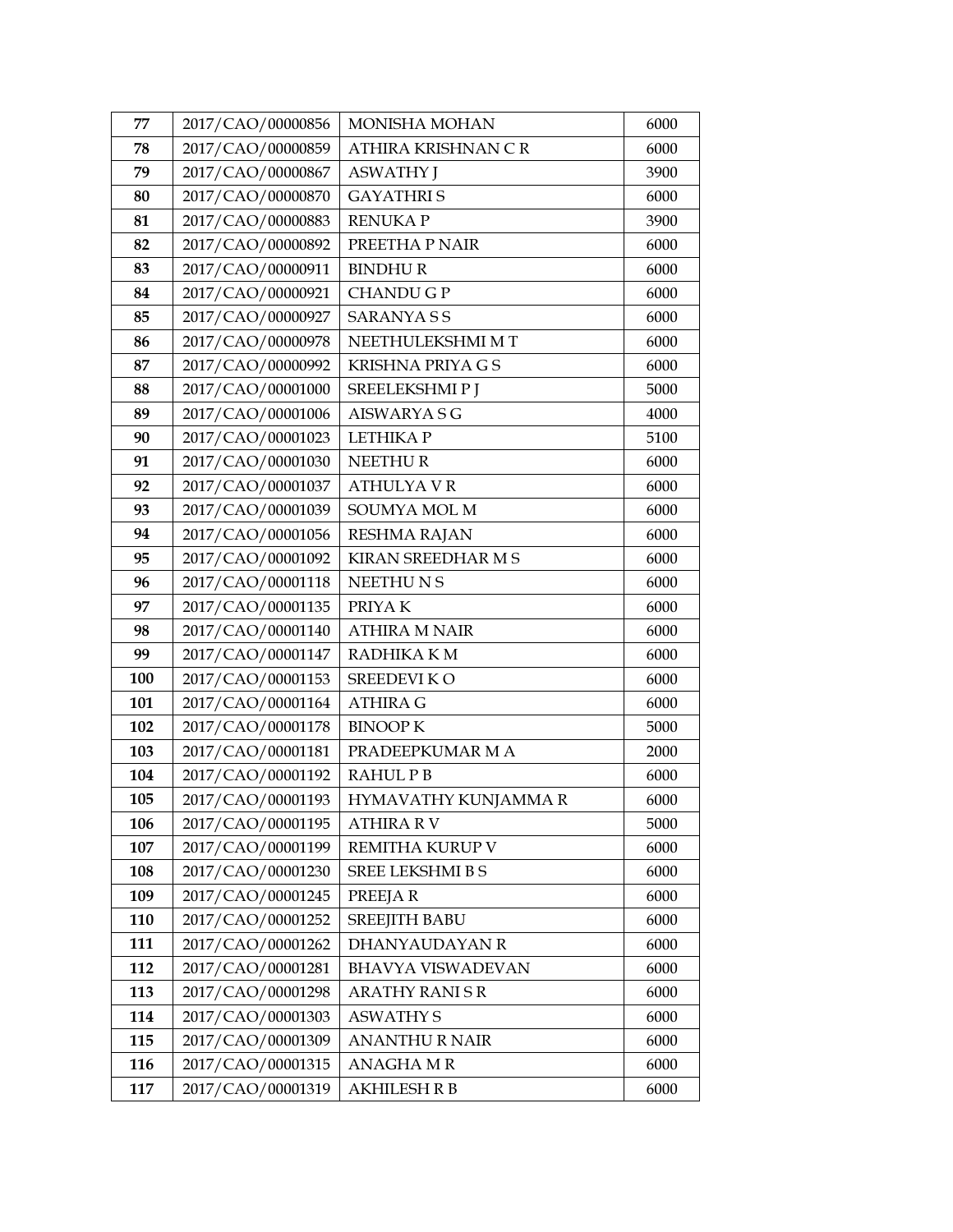| 118 | 2017/CAO/00001328 | <b>VIJITHA MOHAN</b>   | 6000 |
|-----|-------------------|------------------------|------|
| 119 | 2017/CAO/00001354 | <b>MANUBG</b>          | 5000 |
| 120 | 2017/CAO/00001368 | <b>ARYA GM</b>         | 2800 |
| 121 | 2017/CAO/00001373 | <b>SOUMYA G</b>        | 6000 |
| 122 | 2017/CAO/00001376 | <b>ANJALI S NAIR</b>   | 6000 |
| 123 | 2017/CAO/00001444 | <b>ATHIRAP</b>         | 6000 |
| 124 | 2017/CAO/00001452 | SANDHYA CHANDRAN C G   | 5800 |
| 125 | 2017/CAO/00001460 | <b>ANUMJ</b>           | 6000 |
| 126 | 2017/CAO/00001467 | LEKSHMI L M            | 6000 |
| 127 | 2017/CAO/00001476 | <b>ASWATHY S</b>       | 6000 |
| 128 | 2017/CAO/00001483 | <b>SWAPNAPS</b>        | 6000 |
| 129 | 2017/CAO/00001484 | <b>ASHA G</b>          | 6000 |
| 130 | 2017/CAO/00001485 | <b>ABHIJITH SL</b>     | 6000 |
| 131 | 2017/CAO/00001489 | <b>ANILA MT</b>        | 5000 |
| 132 | 2017/CAO/00001498 | SIVAPRASAD V           | 6000 |
| 133 | 2017/CAO/00001502 | <b>KEERTHIVS</b>       | 6000 |
| 134 | 2017/CAO/00001517 | SOORYAKK               | 6000 |
| 135 | 2017/CAO/00001528 | ANJU O                 | 6000 |
| 136 | 2017/CAO/00001531 | <b>KAVYA S NAIR</b>    | 6000 |
| 137 | 2017/CAO/00001532 | <b>GOPIKA R A</b>      | 6000 |
| 138 | 2017/CAO/00001537 | LIBU JOHN              | 6000 |
| 139 | 2017/CAO/00001542 | SRUTHY KRISHNA A       | 6000 |
| 140 | 2017/CAO/00001554 | <b>ARAVIND V SIVAN</b> | 6000 |
| 141 | 2017/CAO/00001575 | NEETHURP               | 6000 |
| 142 | 2017/CAO/00001583 | <b>RAGEND GR</b>       | 6000 |
| 143 | 2017/CAO/00001584 | MIDHUN KRISHNA M P     | 6000 |
| 144 | 2017/CAO/00001596 | <b>RAJASREE S</b>      | 6000 |
| 145 | 2017/CAO/00001601 | <b>AKHIL BS</b>        | 6000 |
| 146 | 2017/CAO/00001607 | AMALA RANI CHERIYAN    | 6000 |
| 147 | 2017/CAO/00001611 | KAILASNATH P S         | 6000 |
| 148 | 2017/CAO/00001640 | NIKHIL NARAYAN R S     | 6000 |
| 149 | 2017/CAO/00001655 | <b>BINDUJA R NAIR</b>  | 6000 |
| 150 | 2017/CAO/00001657 | <b>VINEETHA S</b>      | 6000 |
| 151 | 2017/CAO/00001683 | <b>SURYAPS</b>         | 4000 |
| 152 | 2017/CAO/00001688 | <b>ARYASU</b>          | 1100 |
| 153 | 2017/CAO/00001695 | PRATHIBHA PR           | 6000 |
| 154 | 2017/CAO/00001703 | NITHIN G H             | 6000 |
| 155 | 2017/CAO/00001710 | <b>MEENUP</b>          | 6000 |
| 156 | 2017/CAO/00001724 | <b>SURYA SU</b>        | 6000 |
| 157 | 2017/CAO/00001732 | <b>JEESHMA M</b>       | 5000 |
| 158 | 2017/CAO/00001735 | RAJEEV SOMAN PILLAI    | 4000 |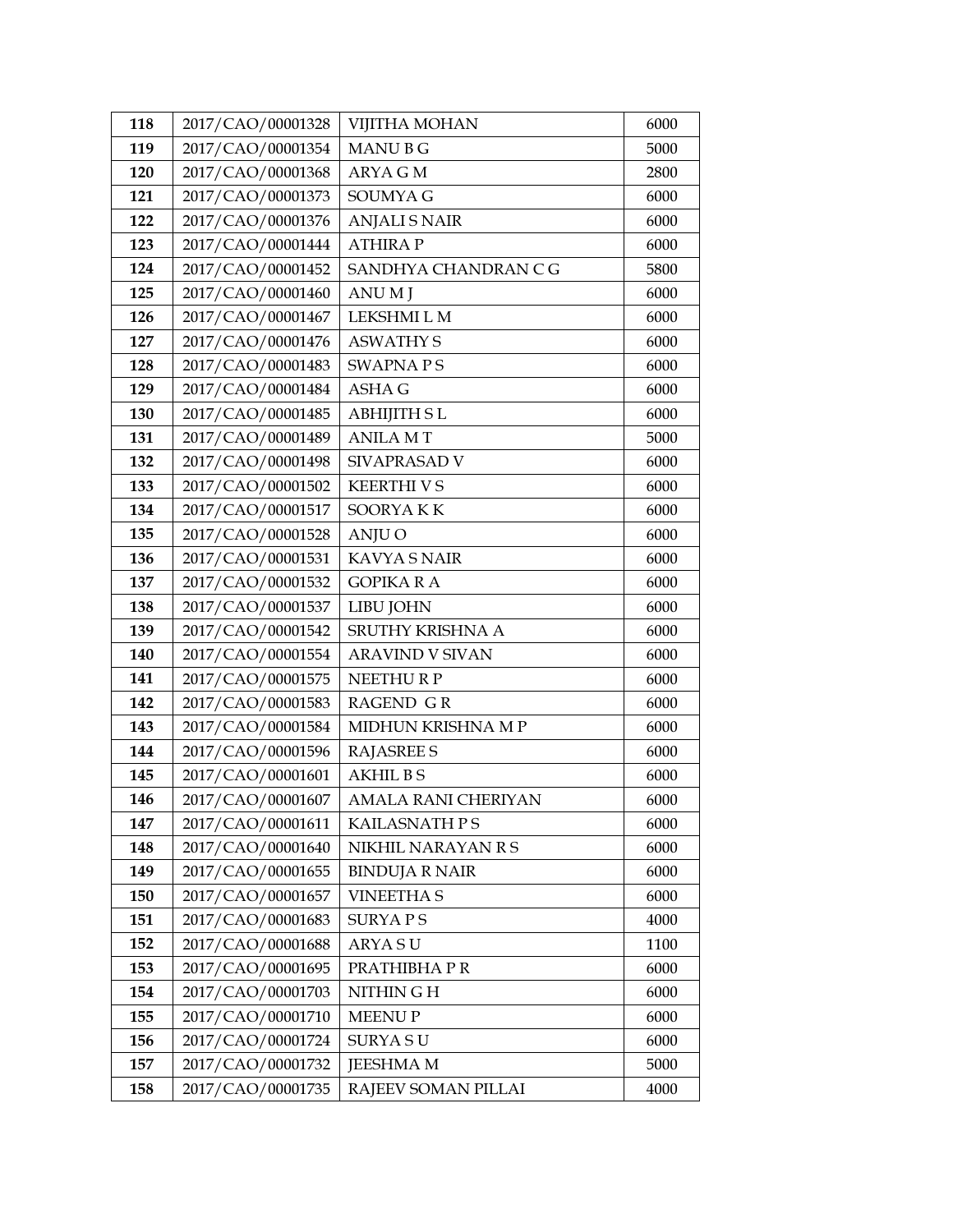| 159 | 2017/CAO/00001736 | <b>SREEJITH V</b>        | 5400 |
|-----|-------------------|--------------------------|------|
| 160 | 2017/CAO/00001747 | <b>SREERAJ RAVITR</b>    | 6000 |
| 161 | 2017/CAO/00001749 | <b>GEEDU GANGADHARAN</b> | 6000 |
| 162 | 2017/CAO/00001780 | THAPAN C THOMAS          | 6000 |
| 163 | 2017/CAO/00001801 | SUBHADEVI V              | 6000 |
| 164 | 2017/CAO/00001807 | <b>REMYAKRAJ</b>         | 6000 |
| 165 | 2017/CAO/00001830 | <b>SARATHRAJ P P</b>     | 6000 |
| 166 | 2017/CAO/00001832 | DHANYA MADHAVAN          | 6000 |
| 167 | 2017/CAO/00001846 | <b>SARI SANKAR</b>       | 6000 |
| 168 | 2017/CAO/00001869 | POOJA V R                | 6000 |
| 169 | 2017/CAO/00001901 | <b>CHITHRAPR</b>         | 5000 |
| 170 | 2017/CAO/00001920 | VISAKH V G               | 6000 |
| 171 | 2017/CAO/00001934 | <b>SULAS</b>             | 6000 |
| 172 | 2017/CAO/00001974 | KRISHNA PRIYA U          | 6000 |
| 173 | 2017/CAO/00001976 | <b>RENJUR</b>            | 6000 |
| 174 | 2017/CAO/00002000 | PANCHAMI V T             | 6000 |
| 175 | 2017/CAO/00002016 | <b>AROMAL O</b>          | 6000 |
| 176 | 2017/CAO/00002028 | NIKITHA UNNI             | 6000 |
| 177 | 2017/CAO/00002036 | PREETHAN                 | 6000 |
| 178 | 2017/CAO/00002039 | <b>AMBILIKP</b>          | 6000 |
| 179 | 2017/CAO/00002045 | PARVATHY BS              | 6000 |
| 180 | 2017/CAO/00002066 | AKHIL M REGHUNATH        | 6000 |
| 181 | 2017/CAO/00002081 | <b>RESMI R CHANDRAN</b>  | 6000 |
| 182 | 2017/CAO/00002089 | <b>ATHIRA VS</b>         | 6000 |
| 183 | 2017/CAO/00002115 | <b>ASWATHY G</b>         | 6000 |
| 184 | 2017/CAO/00002117 | <b>AJANTHAP</b>          | 4800 |
| 185 | 2017/CAO/00002133 | SITHARA S PILLAI         | 6000 |
| 186 | 2017/CAO/00002150 | AMRUTHAKRISHNAN          | 6000 |
| 187 | 2017/CAO/00002189 | <b>ANUO</b>              | 5000 |
| 188 | 2017/CAO/00002190 | ATHULYA SOMAN            | 6000 |
| 189 | 2017/CAO/00002200 | <b>SHIJINAP</b>          | 6000 |
| 190 | 2017/CAO/00002207 | SUCHITHRA UN             | 6000 |
| 191 | 2017/CAO/00002208 | SUJA G                   | 4000 |
| 192 | 2017/CAO/00002209 | MURALI KRISHNAN S G      | 6000 |
| 193 | 2017/CAO/00002219 | <b>ATHIRA A P</b>        | 6000 |
| 194 | 2017/CAO/00002223 | UMA DEVI O               | 6000 |
| 195 | 2017/CAO/00002224 | <b>GAYATHRIS</b>         | 6000 |
| 196 | 2017/CAO/00002227 | <b>ANJALI A PILLAI</b>   | 6000 |
| 197 | 2017/CAO/00002234 | <b>ASWATHIP</b>          | 6000 |
| 198 | 2017/CAO/00002236 | <b>AKHIL T</b>           | 3000 |
| 199 | 2017/CAO/00002262 | VISAKH SK                | 6000 |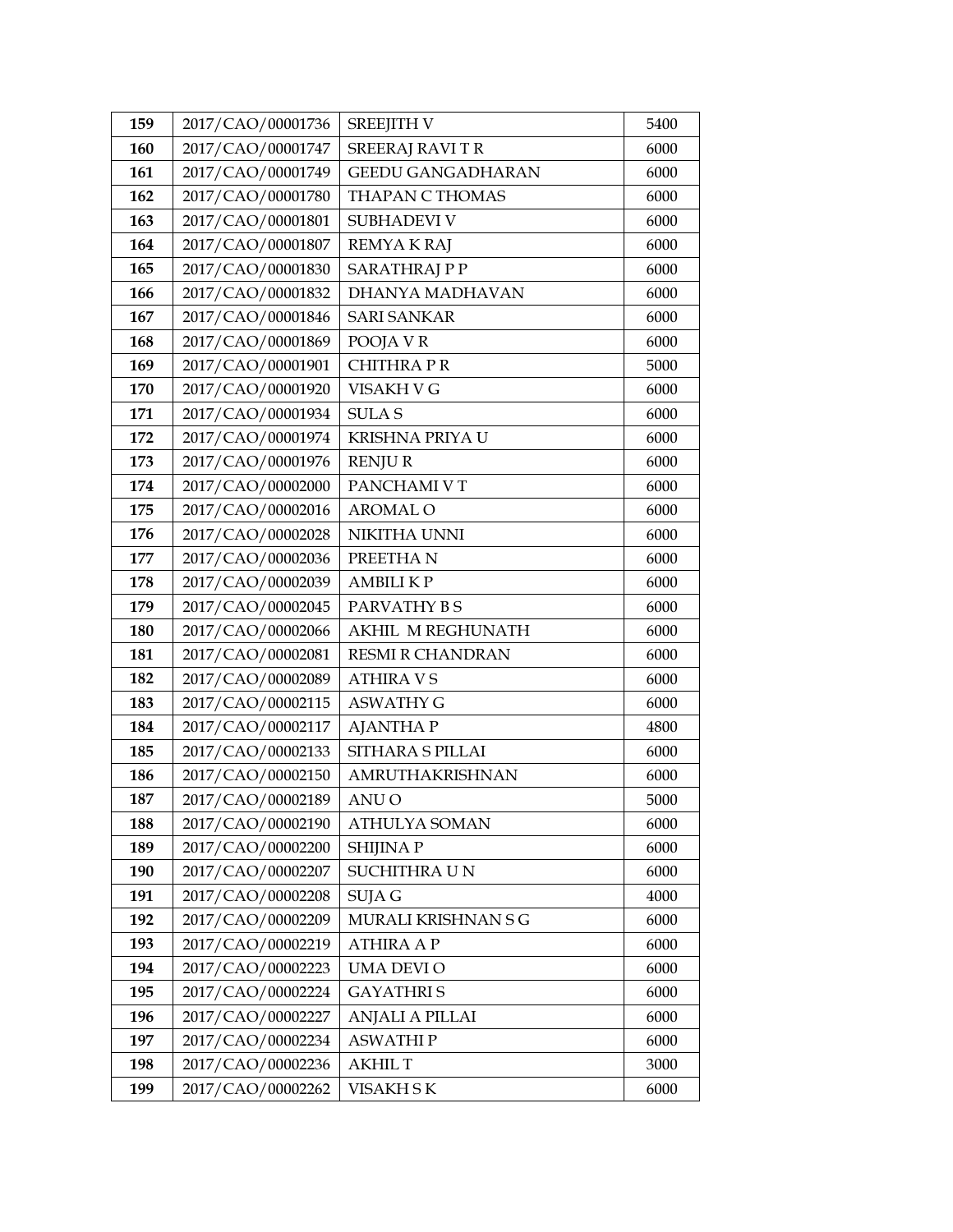| 200 | 2017/CAO/00002278 | <b>ATHUL AR</b>        | 6000 |
|-----|-------------------|------------------------|------|
| 201 | 2017/CAO/00002290 | <b>VINUP</b>           | 1200 |
| 202 | 2017/CAO/00002293 | SIVAPRIYA V            | 6000 |
| 203 | 2017/CAO/00002299 | <b>KARTHIKA SK</b>     | 1500 |
| 204 | 2017/CAO/00002302 | AMRUTHA SURESH         | 6000 |
| 205 | 2017/CAO/00002306 | <b>SIVAKUMAR S</b>     | 6000 |
| 206 | 2017/CAO/00002317 | <b>ATHIRA MP</b>       | 6000 |
| 207 | 2017/CAO/00002327 | <b>ANJANAPJ</b>        | 3300 |
| 208 | 2017/CAO/00002358 | <b>ASWATHY S</b>       | 6000 |
| 209 | 2017/CAO/00002362 | <b>DHANYAS</b>         | 6000 |
| 210 | 2017/CAO/00002392 | <b>SREEDEVIS</b>       | 6000 |
| 211 | 2017/CAO/00002411 | DEEPU M NAIR           | 6000 |
| 212 | 2017/CAO/00002416 | <b>GOKULRAJ A</b>      | 6000 |
| 213 | 2017/CAO/00002419 | <b>ATHULYA MOHANAN</b> | 6000 |
| 214 | 2017/CAO/00002426 | <b>AKHIL S</b>         | 6000 |
| 215 | 2017/CAO/00002478 | <b>VISHNURS</b>        | 6000 |
| 216 | 2017/CAO/00002492 | <b>SOORYAS</b>         | 6000 |
| 217 | 2017/CAO/00002508 | <b>ATHIRA V S</b>      | 1500 |
| 218 | 2017/CAO/00002511 | <b>AKHILA N R</b>      | 6000 |
| 219 | 2017/CAO/00002515 | <b>REMYAS</b>          | 6000 |
| 220 | 2017/CAO/00002526 | <b>ABHILASH V G</b>    | 6000 |
| 221 | 2017/CAO/00002565 | <b>VIDHYAVS</b>        | 3700 |
| 222 | 2017/CAO/00002580 | <b>MIDHUN MS</b>       | 6000 |
| 223 | 2017/CAO/00002595 | <b>JISHA BABU</b>      | 6000 |
| 224 | 2017/CAO/00002601 | <b>ATHIRA MJ</b>       | 6000 |
| 225 | 2017/CAO/00002613 | <b>SACHIN BS</b>       | 6000 |
| 226 | 2017/CAO/00002620 | POURNAMI P G           | 6000 |
| 227 | 2017/CAO/00002630 | <b>BALAREMAR</b>       | 6000 |
| 228 | 2017/CAO/00002640 | <b>ARYA CHANDRAN</b>   | 6000 |
| 229 | 2017/CAO/00002701 | <b>AJEESH R A</b>      | 6000 |
| 230 | 2017/CAO/00002716 | NISHA KRISHNAN S R     | 6000 |
| 231 | 2017/CAO/00002720 | <b>ARYAS</b>           | 5900 |
| 232 | 2017/CAO/00002729 | NIKHILA K              | 6000 |
| 233 | 2017/CAO/00002730 | <b>CHITHIRA MS</b>     | 6000 |
| 234 | 2017/CAO/00002741 | HIJESH C               | 6000 |
| 235 | 2017/CAO/00002747 | <b>RATHEESH J</b>      | 6000 |
| 236 | 2017/CAO/00002805 | SARANYAMOL PO          | 6000 |
| 237 | 2017/CAO/00002872 | <b>RESHMI S NAIR</b>   | 2000 |
| 238 | 2017/CAO/00002990 | <b>ARYA CHANDRAN</b>   | 6000 |
| 239 | 2017/CAO/00002991 | DEEPIKA R A            | 2000 |
| 240 | 2017/CAO/00002992 | <b>JAYALEKSHMI K</b>   | 6000 |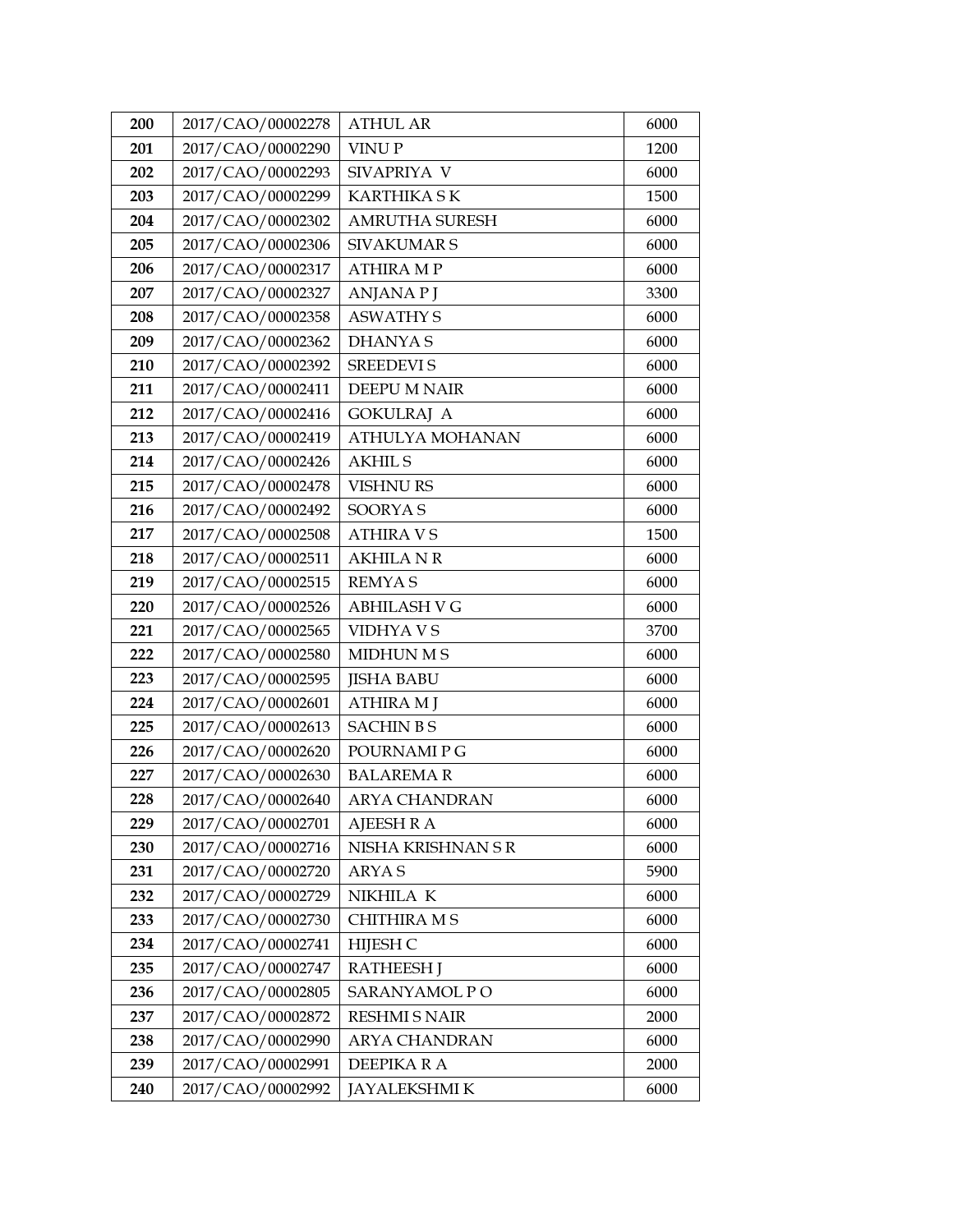| 241 | 2017/CAO/00002997 | <b>RESHMA KR</b>         | 2400 |
|-----|-------------------|--------------------------|------|
| 242 | 2017/CAO/00003008 | ANANTHA KRISHNAN R       | 6000 |
| 243 | 2017/CAO/00003041 | <b>SREEDEVIS</b>         | 6000 |
| 244 | 2017/CAO/00003107 | <b>SANTHINI C P</b>      | 6000 |
| 245 | 2017/CAO/00003110 | <b>RAKHEE RAVEENDRAN</b> | 6000 |
| 246 | 2017/CAO/00003117 | <b>ANJU ASOK</b>         | 6000 |
| 247 | 2017/CAO/00003125 | <b>SREEJAYA PS</b>       | 6000 |
| 248 | 2017/CAO/00003136 | <b>AMAL B R</b>          | 4500 |
| 249 | 2017/CAO/00003138 | <b>DEVIPRIYA S</b>       | 5500 |
| 250 | 2017/CAO/00003152 | RINCIL ELDHO             | 6000 |
| 251 | 2017/CAO/00003158 | <b>SRUTHIUS</b>          | 6000 |
| 252 | 2017/CAO/00003168 | <b>SREERAG AV</b>        | 6000 |
| 253 | 2017/CAO/00003169 | SWATHY V S               | 6000 |
| 254 | 2017/CAO/00003185 | <b>SUJA KUMARI S</b>     | 6000 |
| 255 | 2017/CAO/00003204 | <b>JOSLIN JOSE</b>       | 5500 |
| 256 | 2017/CAO/00003217 | <b>REMYAL</b>            | 6000 |
| 257 | 2017/CAO/00003265 | <b>SREEJA S</b>          | 6000 |
| 258 | 2017/CAO/00003291 | <b>SARIR</b>             | 6000 |
| 259 | 2017/CAO/00003305 | <b>ASHA SK</b>           | 6000 |
| 260 | 2017/CAO/00003359 | REMYA KRISHNAN A         | 4750 |
| 261 | 2017/CAO/00003411 | <b>SREYAS V K</b>        | 6000 |
| 262 | 2017/CAO/00003427 | <b>ANUS</b>              | 6000 |
| 263 | 2017/CAO/00003429 | <b>SRUTHI V K</b>        | 6000 |
| 264 | 2017/CAO/00003434 | <b>SURYA SURESH</b>      | 6000 |
| 265 | 2017/CAO/00003458 | <b>MANJUSREE BS</b>      | 4700 |
| 266 | 2017/CAO/00003482 | <b>RENUKATR</b>          | 4000 |
| 267 | 2017/CAO/00003514 | <b>INDUJA O J</b>        | 6000 |
| 268 | 2017/CAO/00003525 | <b>KESIA CHERIYAN</b>    | 6000 |
| 269 | 2017/CAO/00003567 | MANJARI R KRISHNA        | 6000 |
| 270 | 2017/CAO/00003574 | <b>MAYAKUMARY S</b>      | 6000 |
| 271 | 2017/CAO/00003578 | MINIKS                   | 4800 |
| 272 | 2017/CAO/00003583 | <b>DIVYA KUMARI</b>      | 6000 |
| 273 | 2017/CAO/00003603 | <b>DHANESH M</b>         | 6000 |
| 274 | 2017/CAO/00003609 | VIMAL V                  | 6000 |
| 275 | 2017/CAO/00003617 | <b>SREE RESMI R</b>      | 6000 |
| 276 | 2017/CAO/00003631 | VALSALYA V M             | 6000 |
| 277 | 2017/CAO/00003646 | PRAVEENA IS              | 6000 |
| 278 | 2017/CAO/00003659 | MEERAKS                  | 3300 |
| 279 | 2017/CAO/00003668 | <b>SREEJITH G</b>        | 6000 |
| 280 | 2017/CAO/00003685 | PRASEETHA P              | 6000 |
| 281 | 2017/CAO/00003696 | VISHNU V                 | 6000 |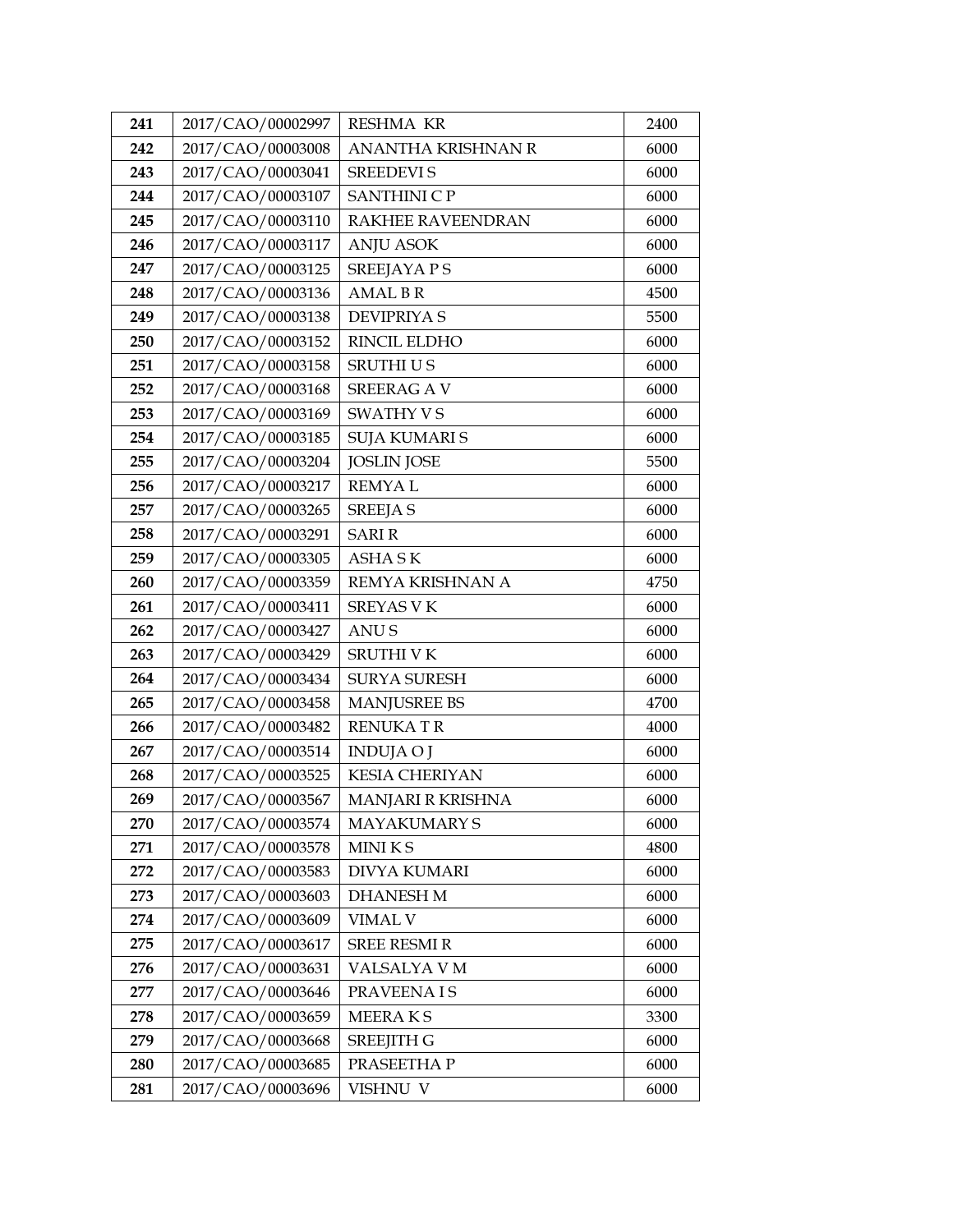| 282 | 2017/CAO/00003712 | <b>SWATHIM</b>          | 6000 |
|-----|-------------------|-------------------------|------|
| 283 | 2017/CAO/00003713 | SAUMYA TL               | 6000 |
| 284 | 2017/CAO/00003736 | SREEKAVYA M             | 6000 |
| 285 | 2017/CAO/00003750 | <b>GOPIKAR</b>          | 6000 |
| 286 | 2017/CAO/00003760 | <b>KARTHIKA V S</b>     | 5500 |
| 287 | 2017/CAO/00003773 | <b>SOUMYA S NAIR</b>    | 3000 |
| 288 | 2017/CAO/00003794 | <b>SUJITHAL</b>         | 1600 |
| 289 | 2017/CAO/00003803 | YADHUKRISHNAN P V       | 6000 |
| 290 | 2017/CAO/00003805 | <b>ARUN V S</b>         | 5500 |
| 291 | 2017/CAO/00003811 | <b>ANOOPSR</b>          | 6000 |
| 292 | 2017/CAO/00003824 | VIDYA V S               | 6000 |
| 293 | 2017/CAO/00003839 | <b>ARUN ACHANKUNJU</b>  | 5750 |
| 294 | 2017/CAO/00003840 | <b>RAJIPL</b>           | 1000 |
| 295 | 2017/CAO/00003875 | <b>ANILA ARAVIND</b>    | 6000 |
| 296 | 2017/CAO/00003887 | <b>ANAND K NAIR</b>     | 6000 |
| 297 | 2017/CAO/00003946 | NISHA V G               | 6000 |
| 298 | 2017/CAO/00004051 | <b>ANANDU M NAIR</b>    | 6000 |
| 299 | 2017/CAO/00000004 | PRAMOD KP               | 3200 |
| 300 | 2017/CAO/00000005 | <b>AMRTHA MK</b>        | 6000 |
| 301 | 2017/CAO/00000016 | <b>ARYA KRISHNAN</b>    | 6000 |
| 302 | 2017/CAO/00000030 | <b>JINTU JOSE</b>       | 2000 |
| 303 | 2017/CAO/00000033 | RAMESH CHANDRAN R       | 6000 |
| 304 | 2017/CAO/00000035 | <b>KRISHNAPRIYA K P</b> | 6000 |
| 305 | 2017/CAO/00000042 | <b>GEETHU B</b>         | 6000 |
| 306 | 2017/CAO/00000043 | <b>SATHEESH S</b>       | 6000 |
| 307 | 2017/CAO/00000061 | <b>REKHAP</b>           | 6000 |
| 308 | 2017/CAO/00000065 | <b>SHIBU S</b>          | 6000 |
| 309 | 2017/CAO/00000067 | <b>VISHNUT</b>          | 6000 |
| 310 | 2017/CAO/00000077 | <b>JAYALEKSHMI V</b>    | 6000 |
| 311 | 2017/CAO/00000082 | <b>ATHIRA S PILLAI</b>  | 6000 |
| 312 | 2017/CAO/00000087 | SREELEKSHMI S           | 6000 |
| 313 | 2017/CAO/00000112 | SANTHY KRISHNA S        | 6000 |
| 314 | 2017/CAO/00000118 | <b>SEBIN IGNATIOUS</b>  | 6000 |
| 315 | 2017/CAO/00000129 | <b>VARSHA P NAIR</b>    | 6000 |
| 316 | 2017/CAO/00000131 | NITHIN MANOHAR          | 6000 |
| 317 | 2017/CAO/00000144 | <b>GOKUL J S</b>        | 6000 |
| 318 | 2017/CAO/00000149 | PRAVEEN M S             | 6000 |
| 319 | 2017/CAO/00000154 | <b>GAYATHRIG</b>        | 6000 |
| 320 | 2017/CAO/00000161 | VISHNU G S              | 6000 |
| 321 | 2017/CAO/00000173 | POORNIMA A V            | 6000 |
| 322 | 2017/CAO/00000175 | <b>GEETHUMV</b>         | 6000 |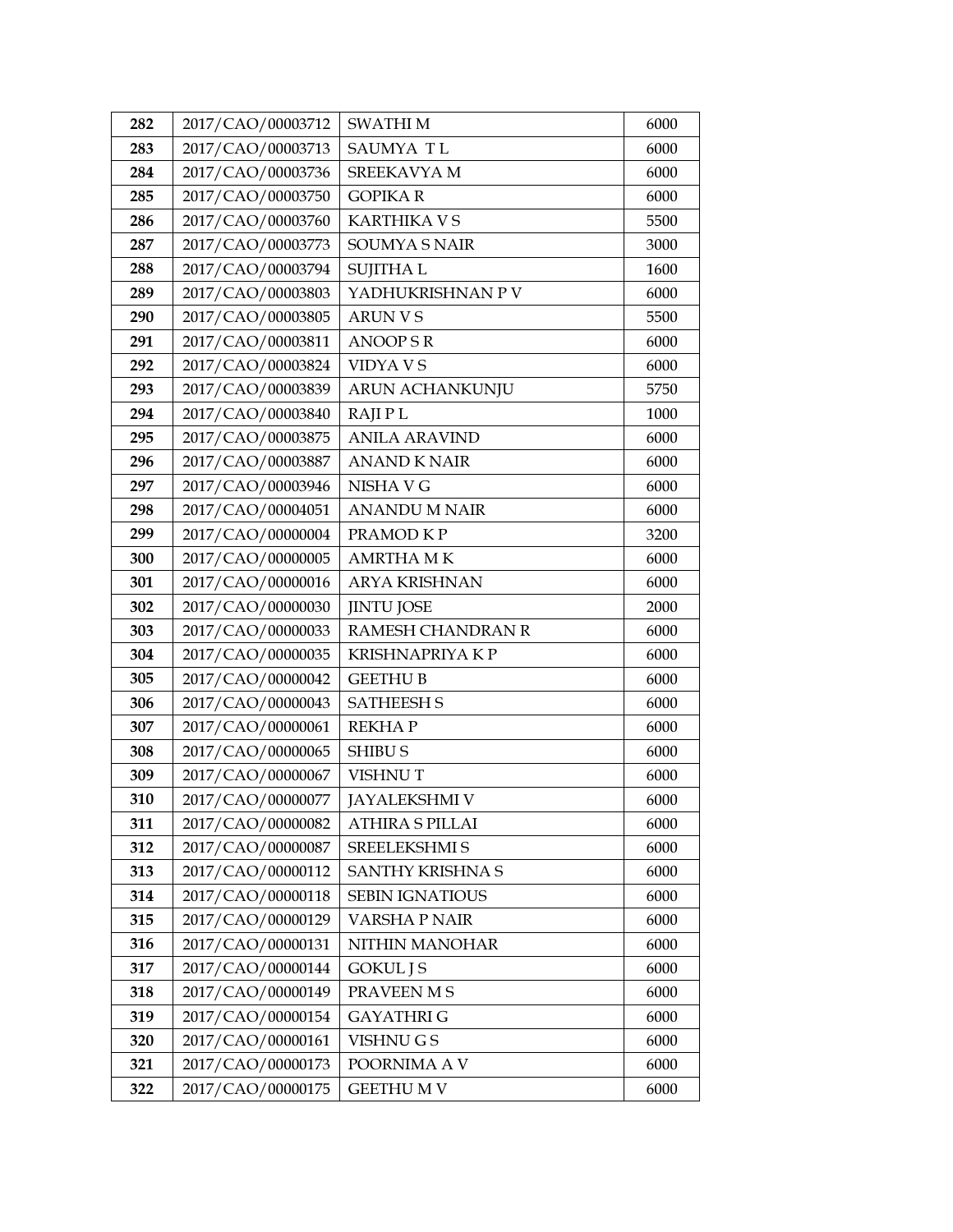| 323 | 2017/CAO/00000180 | <b>ARYAKRISHNAN S B</b>  | 6000 |
|-----|-------------------|--------------------------|------|
| 324 | 2017/CAO/00000191 | <b>NEETHU A</b>          | 5000 |
| 325 | 2017/CAO/00000213 | <b>SREEJITH K S</b>      | 6000 |
| 326 | 2017/CAO/00000224 | <b>DIVYAMS</b>           | 6000 |
| 327 | 2017/CAO/00000232 | MAYA J                   | 6000 |
| 328 | 2017/CAO/00000245 | <b>ANURADHAS</b>         | 6000 |
| 329 | 2017/CAO/00000246 | <b>SREEKANTH S</b>       | 6000 |
| 330 | 2017/CAO/00000248 | SUMALATHA A K            | 6000 |
| 331 | 2017/CAO/00000249 | NIMI G S                 | 6000 |
| 332 | 2017/CAO/00000255 | <b>ARUNA S NAIR</b>      | 6000 |
| 333 | 2017/CAO/00000258 | <b>ASWATHY KP</b>        | 6000 |
| 334 | 2017/CAO/00000259 | <b>NAYANA P ANIL</b>     | 6000 |
| 335 | 2017/CAO/00000261 | <b>ATHIRAKP</b>          | 6000 |
| 336 | 2017/CAO/00000262 | RAJI KRISHNAN J          | 6000 |
| 337 | 2017/CAO/00000266 | <b>DANESHKUMAR</b>       | 6000 |
| 338 | 2017/CAO/00000283 | <b>ARCHANA A S</b>       | 6000 |
| 339 | 2017/CAO/00000285 | <b>INDURESHMIS</b>       | 6000 |
| 340 | 2017/CAO/00000287 | <b>ANJANA MOHAN</b>      | 6000 |
| 341 | 2017/CAO/00000290 | <b>SYAMAS</b>            | 6000 |
| 342 | 2017/CAO/00000297 | NISHA S                  | 6000 |
| 343 | 2017/CAO/00000301 | <b>REVATHY MOHAN</b>     | 3100 |
| 344 | 2017/CAO/00000306 | <b>SUNU M NAIR</b>       | 6000 |
| 345 | 2017/CAO/00000307 | <b>ARCHAS</b>            | 6000 |
| 346 | 2017/CAO/00000310 | <b>MINU M NAIR</b>       | 5000 |
| 347 | 2017/CAO/00000315 | <b>JYOTHILEKSHMI M S</b> | 6000 |
| 348 | 2017/CAO/00000328 | PREETHI V                | 6000 |
| 349 | 2017/CAO/00000330 | <b>ANU JOSE</b>          | 6000 |
| 350 | 2017/CAO/00000336 | VIJI V L                 | 1200 |
| 351 | 2017/CAO/00000337 | PRIYA V                  | 6000 |
| 352 | 2017/CAO/00000347 | <b>ASWATHY S</b>         | 6000 |
| 353 | 2017/CAO/00000352 | <b>DIVYAMOL S</b>        | 6000 |
| 354 | 2017/CAO/00000356 | <b>VIJESH E</b>          | 6000 |
| 355 | 2017/CAO/00000364 | <b>ARUNK</b>             | 6000 |
| 356 | 2017/CAO/00000376 | ASWANI KRISHNA TV        | 6000 |
| 357 | 2017/CAO/00000389 | <b>ASWATHY ARAVIND</b>   | 6000 |
| 358 | 2017/CAO/00000391 | <b>VINEETHA C V</b>      | 6000 |
| 359 | 2017/CAO/00000407 | <b>AISWARYA P NAIR</b>   | 6000 |
| 360 | 2017/CAO/00000424 | <b>SIVAKR</b>            | 6000 |
| 361 | 2017/CAO/00000432 | REKHA R PILLAI           | 6000 |
| 362 | 2017/CAO/00000436 | <b>SREEJAYA M</b>        | 6000 |
| 363 | 2017/CAO/00000446 | AMRUTHA SANTHOSH         | 6000 |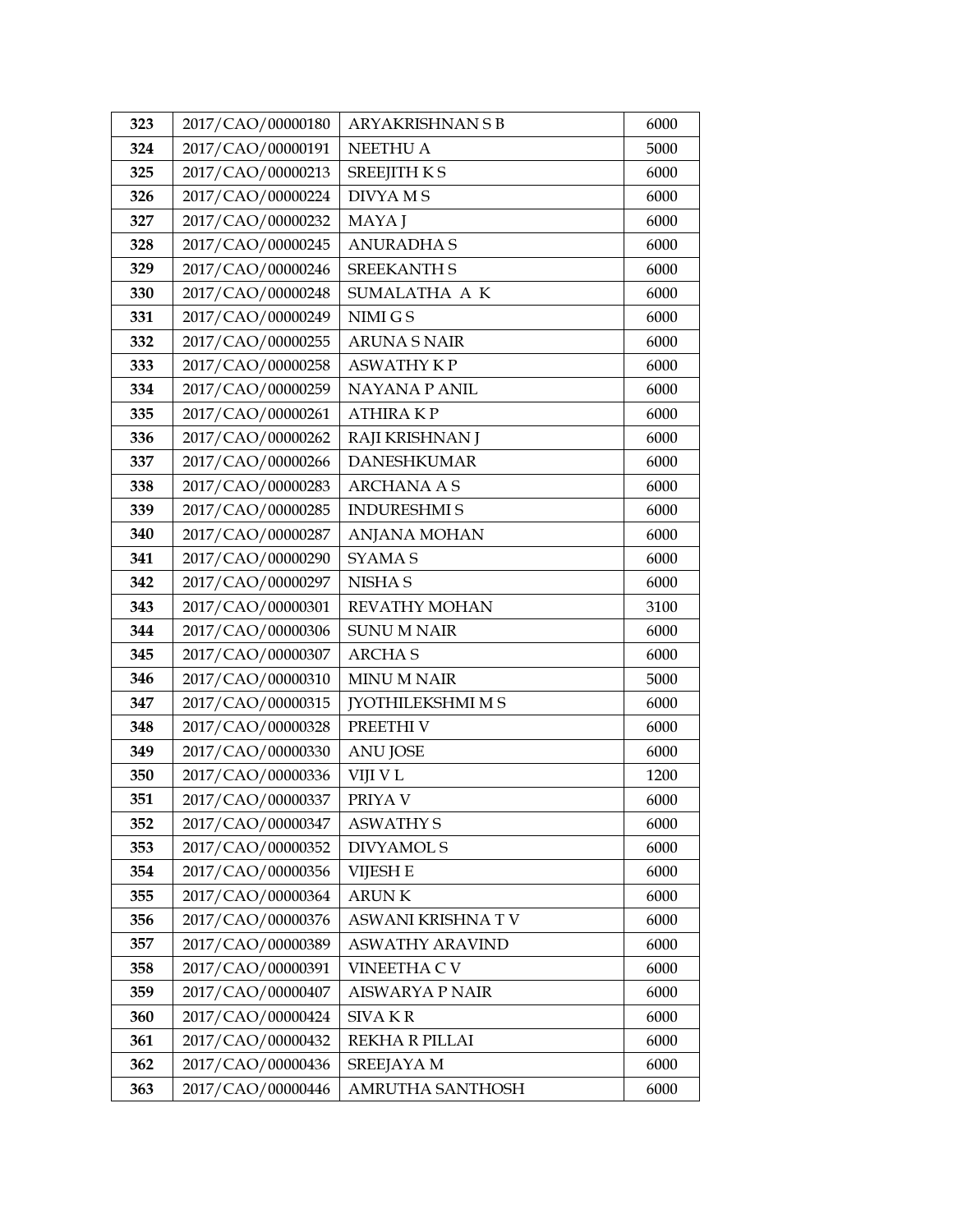| 364 | 2017/CAO/00000451 | <b>VINITHA BABU</b>     | 6000 |
|-----|-------------------|-------------------------|------|
| 365 | 2017/CAO/00000454 | ATHIRA CHANDRAN C       | 5900 |
| 366 | 2017/CAO/00000457 | MANIKKUTTY KAJAGARUMANA | 6000 |
| 367 | 2017/CAO/00000458 | CHITHRA BHASKER A B     | 6000 |
| 368 | 2017/CAO/00000464 | <b>ANJITHA G S</b>      | 6000 |
| 369 | 2017/CAO/00000465 | <b>ARYA S PILLAI</b>    | 6000 |
| 370 | 2017/CAO/00000469 | <b>ATHIRA S PILLAI</b>  | 6000 |
| 371 | 2017/CAO/00000481 | <b>SREEJITH R</b>       | 6000 |
| 372 | 2017/CAO/00000484 | <b>ATHIRA RI</b>        | 6000 |
| 373 | 2017/CAO/00000485 | <b>MIDHUN P</b>         | 6000 |
| 374 | 2017/CAO/00000497 | <b>PRAVEENA J S</b>     | 6000 |
| 375 | 2017/CAO/00000512 | <b>NITHAPK</b>          | 6000 |
| 376 | 2017/CAO/00000516 | <b>SUMITHRA G NAIR</b>  | 6000 |
| 377 | 2017/CAO/00000523 | <b>RESHMA S</b>         | 6000 |
| 378 | 2017/CAO/00000528 | <b>SANDHYA G</b>        | 6000 |
| 379 | 2017/CAO/00000531 | ANJALI KRISHNA S        | 6000 |
| 380 | 2017/CAO/00000539 | <b>GEETHA KUMARI V</b>  | 6000 |
| 381 | 2017/CAO/00000546 | <b>RAKHI R NAIR</b>     | 6000 |
| 382 | 2017/CAO/00000548 | <b>RESHMA R NAIR</b>    | 6000 |
| 383 | 2017/CAO/00000551 | <b>ANJANAUS</b>         | 6000 |
| 384 | 2017/CAO/00000561 | <b>ARYA S NAIR</b>      | 6000 |
| 385 | 2017/CAO/00000576 | <b>AMAL M</b>           | 6000 |
| 386 | 2017/CAO/00000583 | <b>SABAREESH S NAIR</b> | 6000 |
| 387 | 2017/CAO/00000586 | <b>DEFINI JOSE</b>      | 6000 |
| 388 | 2017/CAO/00000589 | VISHNU V S              | 6000 |
| 389 | 2017/CAO/00000590 | DEEPAKUMARI S           | 6000 |
| 390 | 2017/CAO/00000607 | <b>GAYATHRIG</b>        | 6000 |
| 391 | 2017/CAO/00000608 | <b>GOKULKRISHNA A</b>   | 6000 |
| 392 | 2017/CAO/00000613 | <b>ARATHI U NAIR</b>    | 6000 |
| 393 | 2017/CAO/00000625 | APARNA NAIR BS          | 6000 |
| 394 | 2017/CAO/00000627 | <b>VISHNU B S</b>       | 6000 |
| 395 | 2017/CAO/00000635 | <b>LEKSHMI V S</b>      | 6000 |
| 396 | 2017/CAO/00000638 | PARAVATHY M S           | 6000 |
| 397 | 2017/CAO/00000645 | <b>DEVI PRIYA P</b>     | 6000 |
| 398 | 2017/CAO/00000663 | PARVATHY L              | 6000 |
| 399 | 2017/CAO/00000667 | <b>ANUPRIYA P V</b>     | 6000 |
| 400 | 2017/CAO/00000672 | <b>SARITHA V L</b>      | 6000 |
| 401 | 2017/CAO/00000676 | <b>ANILAS</b>           | 5500 |
| 402 | 2017/CAO/00000679 | <b>ATHULYASV</b>        | 6000 |
| 403 | 2017/CAO/00000691 | <b>SRUTHY R S</b>       | 6000 |
| 404 | 2017/CAO/00000692 | RESHMA NAIR R L         | 6000 |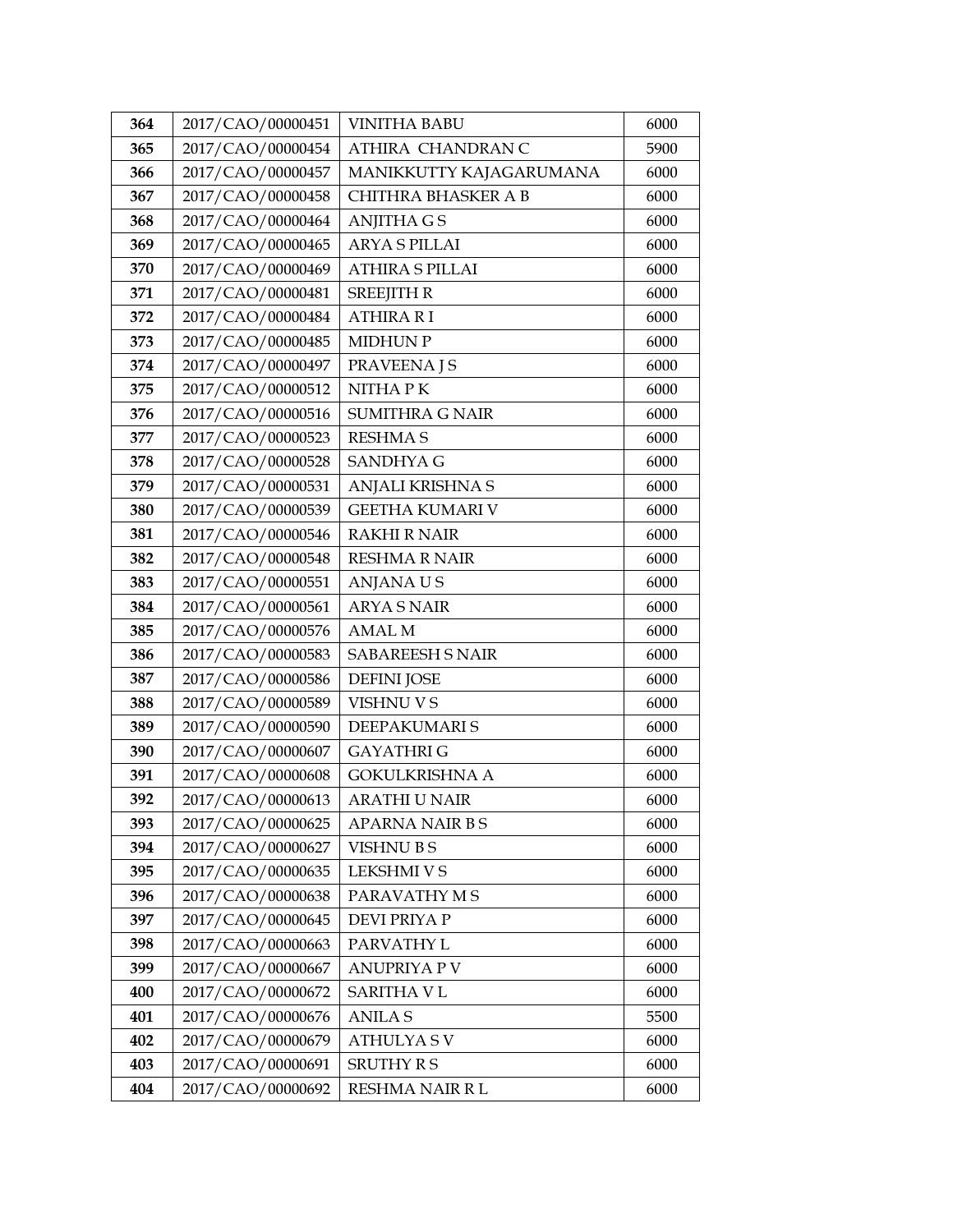| 405 | 2017/CAO/00000694 | <b>ATHIRA A NAIR</b>  | 6000 |
|-----|-------------------|-----------------------|------|
| 406 | 2017/CAO/00000702 | <b>ANJALI B M</b>     | 6000 |
| 407 | 2017/CAO/00000703 | <b>ARYA RAJENDRAN</b> | 6000 |
| 408 | 2017/CAO/00000713 | <b>RANICS</b>         | 6000 |
| 409 | 2017/CAO/00000719 | <b>ATHIRA B R</b>     | 6000 |
| 410 | 2017/CAO/00000725 | <b>SREESHAT</b>       | 6000 |
| 411 | 2017/CAO/00000756 | <b>GEOGEORGE</b>      | 6000 |
| 412 | 2017/CAO/00000758 | <b>ANANDRS</b>        | 6000 |
| 413 | 2017/CAO/00000762 | <b>AYSWARYAMS</b>     | 6000 |
| 414 | 2017/CAO/00000763 | ANUSHA M C            | 6000 |
| 415 | 2017/CAO/00000765 | <b>HARI PRASAD T</b>  | 6000 |
| 416 | 2017/CAO/00000768 | <b>AJAYAKUMART</b>    | 6000 |
| 417 | 2017/CAO/00000785 | <b>SHAIJU K</b>       | 6000 |
| 418 | 2017/CAO/00000794 | <b>ATHIRA V R</b>     | 5100 |
| 419 | 2017/CAO/00000795 | <b>KARTHIKA A</b>     | 6000 |
| 420 | 2017/CAO/00000796 | <b>SABARINATH SP</b>  | 6000 |
| 421 | 2017/CAO/00000807 | <b>ASHA A S</b>       | 6000 |
| 422 | 2017/CAO/00000811 | VIMAL NADH V S        | 6000 |
| 423 | 2017/CAO/00000823 | <b>KAVYA SR</b>       | 6000 |
| 424 | 2017/CAO/00000827 | <b>SREEJAKS</b>       | 6000 |
| 425 | 2017/CAO/00000830 | <b>SUJARANIKS</b>     | 6000 |
| 426 | 2017/CAO/00000831 | ANJU J S              | 2800 |
| 427 | 2017/CAO/00000832 | <b>AREEJA A J</b>     | 6000 |
| 428 | 2017/CAO/00000835 | <b>ASWANI R</b>       | 6000 |
| 429 | 2017/CAO/00000836 | NEETHU KRISHNA G      | 6000 |
| 430 | 2017/CAO/00000839 | <b>GEETHU S NAIR</b>  | 6000 |
| 431 | 2017/CAO/00000840 | <b>ANGITHA T E</b>    | 6000 |
| 432 | 2017/CAO/00000849 | <b>SREEKALAP</b>      | 5000 |
| 433 | 2017/CAO/00000850 | <b>AMRITHA DILEEP</b> | 6000 |
| 434 | 2017/CAO/00000853 | <b>KRISHNAVS</b>      | 6000 |
| 435 | 2017/CAO/00000861 | <b>ANJUSHA</b>        | 6000 |
| 436 | 2017/CAO/00000863 | NANDHU KRISHNAN R B   | 6000 |
| 437 | 2017/CAO/00000874 | KAVITHA R PILLAI      | 5500 |
| 438 | 2017/CAO/00000881 | <b>AMRUTHA S</b>      | 6000 |
| 439 | 2017/CAO/00000885 | <b>SATHIDEVI K V</b>  | 6000 |
| 440 | 2017/CAO/00000887 | <b>ANANDHUBS</b>      | 6000 |
| 441 | 2017/CAO/00000893 | RESHMI K C            | 6000 |
| 442 | 2017/CAO/00000894 | PARVATHY G V          | 3900 |
| 443 | 2017/CAO/00000896 | <b>LAKSHMI CS</b>     | 6000 |
| 444 | 2017/CAO/00000899 | <b>ANJU MOHAN</b>     | 6000 |
| 445 | 2017/CAO/00000902 | MANU KRISHNAN R       | 6000 |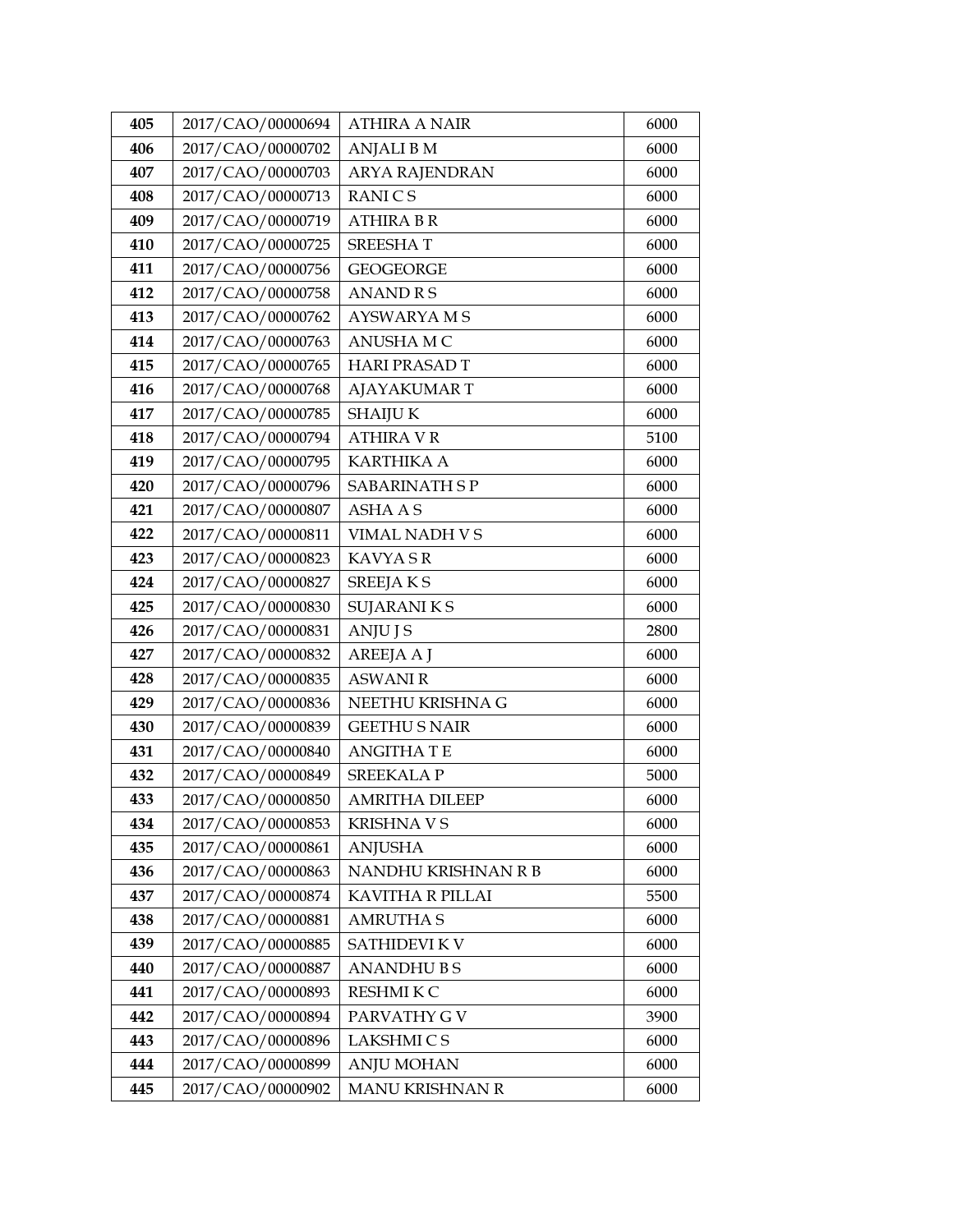| 446 | 2017/CAO/00000909 | <b>ANANDHU A S</b>    | 6000 |
|-----|-------------------|-----------------------|------|
| 447 | 2017/CAO/00000913 | <b>ANANTHUPS</b>      | 6000 |
| 448 | 2017/CAO/00000915 | <b>AJA S NAIR</b>     | 6000 |
| 449 | 2017/CAO/00000918 | <b>AKHIL K KUMAR</b>  | 6000 |
| 450 | 2017/CAO/00000920 | <b>KRISHNENDU K</b>   | 6000 |
| 451 | 2017/CAO/00000930 | <b>ACHU ARAVIND R</b> | 6000 |
| 452 | 2017/CAO/00000934 | <b>LAVANYASS</b>      | 6000 |
| 453 | 2017/CAO/00000941 | <b>ATHULYAR</b>       | 6000 |
| 454 | 2017/CAO/00000956 | SUJITHA KUAMRI P      | 6000 |
| 455 | 2017/CAO/00000962 | DEEPIKA KRISHNAN B S  | 6000 |
| 456 | 2017/CAO/00000968 | <b>ARUNSL</b>         | 6000 |
| 457 | 2017/CAO/00000970 | <b>ANJANA C</b>       | 6000 |
| 458 | 2017/CAO/00000974 | <b>KIRAN M</b>        | 6000 |
| 459 | 2017/CAO/00000975 | <b>VISHNU P NAIR</b>  | 6000 |
| 460 | 2017/CAO/00000977 | <b>VIVEK T</b>        | 6000 |
| 461 | 2017/CAO/00000980 | PRIYANKA BR           | 6000 |
| 462 | 2017/CAO/00000984 | <b>ANOOPSL</b>        | 6000 |
| 463 | 2017/CAO/00000991 | <b>ARUN KUMAR M B</b> | 3300 |
| 464 | 2017/CAO/00000994 | REJITHA CHANDRAN C    | 6000 |
| 465 | 2017/CAO/00001003 | <b>ARYA KRISHNAN</b>  | 6000 |
| 466 | 2017/CAO/00001008 | ANANDUKRISHNAN        | 6000 |
| 467 | 2017/CAO/00001021 | SYAM MOHAN A          | 3000 |
| 468 | 2017/CAO/00001024 | <b>SUKANYA P</b>      | 6000 |
| 469 | 2017/CAO/00001028 | <b>GREESHMA S</b>     | 6000 |
| 470 | 2017/CAO/00001033 | POOJARAJAN PR         | 6000 |
| 471 | 2017/CAO/00001034 | <b>AMRUTHA E</b>      | 6000 |
| 472 | 2017/CAO/00001045 | <b>ARCHANADEVI R</b>  | 2500 |
| 473 | 2017/CAO/00001046 | <b>BINIV</b>          | 6000 |
| 474 | 2017/CAO/00001047 | VIPIN KUMAR V         | 6000 |
| 475 | 2017/CAO/00001048 | <b>ASWANI A</b>       | 6000 |
| 476 | 2017/CAO/00001049 | LEKSHMI PRIYA V R     | 6000 |
| 477 | 2017/CAO/00001067 | <b>SOUMYANS</b>       | 6000 |
| 478 | 2017/CAO/00001071 | <b>DHANEESH R A</b>   | 6000 |
| 479 | 2017/CAO/00001078 | <b>DHANYAS</b>        | 3000 |
| 480 | 2017/CAO/00001084 | <b>DHANYARA</b>       | 6000 |
| 481 | 2017/CAO/00001085 | <b>SABITHAVS</b>      | 6000 |
| 482 | 2017/CAO/00001091 | <b>ANUPAMA M NAIR</b> | 6000 |
| 483 | 2017/CAO/00001093 | <b>ASWATHY J R</b>    | 6000 |
| 484 | 2017/CAO/00001102 | <b>ARUNKS</b>         | 6000 |
| 485 | 2017/CAO/00001106 | <b>AKHILKS</b>        | 6000 |
| 486 | 2017/CAO/00001109 | PRADEEP K             | 6000 |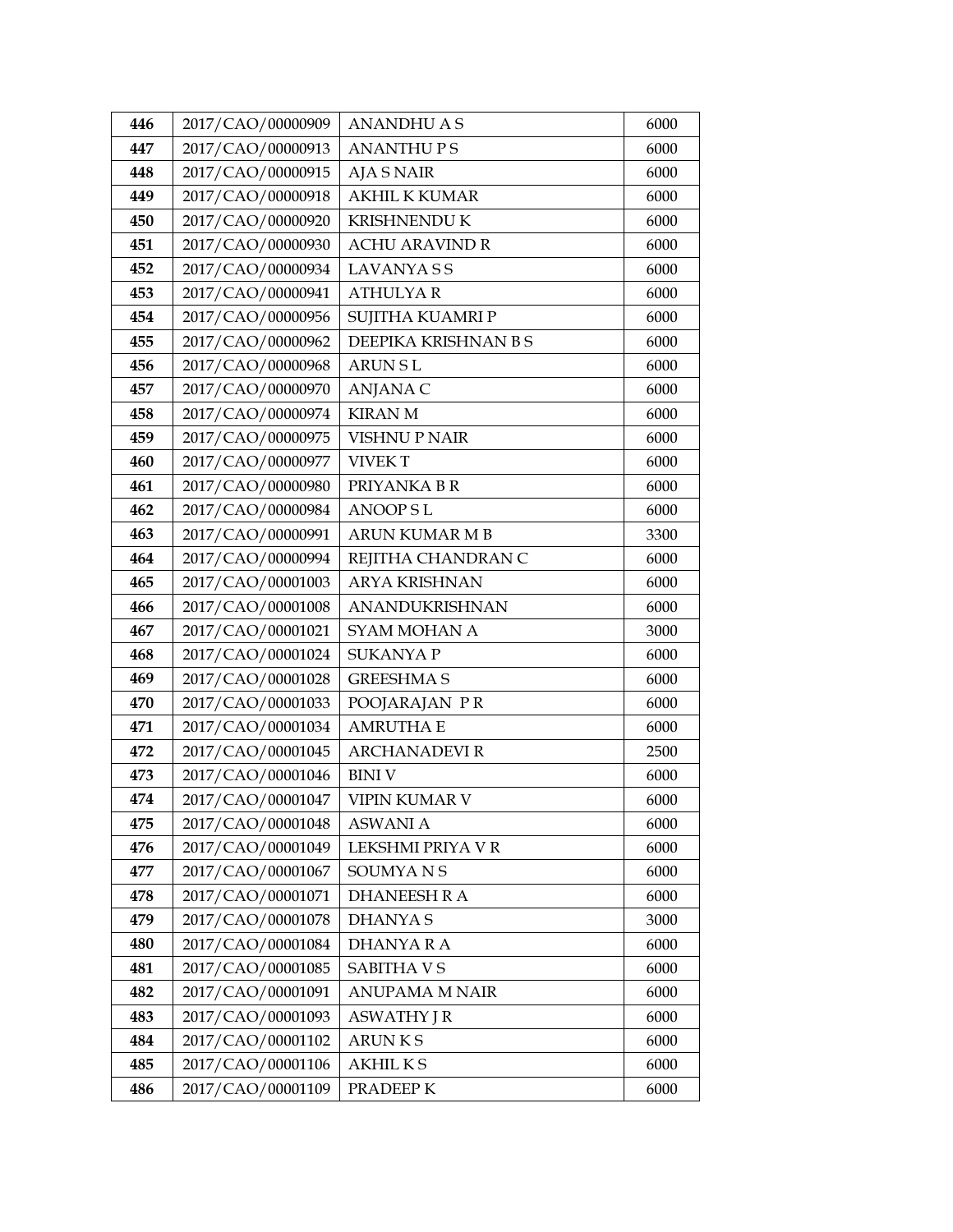| 487 | 2017/CAO/00001119 | <b>ARYAGK</b>            | 6000 |
|-----|-------------------|--------------------------|------|
| 488 | 2017/CAO/00001126 | <b>CHARLES PS</b>        | 5500 |
| 489 | 2017/CAO/00001136 | ARUN VISHNU R V          | 6000 |
| 490 | 2017/CAO/00001137 | <b>GAYATHRI DEVI B S</b> | 6000 |
| 491 | 2017/CAO/00001138 | <b>AKSHAYKIRAN RV</b>    | 6000 |
| 492 | 2017/CAO/00001139 | SREELEKSHMIKG            | 6000 |
| 493 | 2017/CAO/00001148 | <b>GANESH KUMAR J S</b>  | 5000 |
| 494 | 2017/CAO/00001149 | PRASEEDA A P             | 6000 |
| 495 | 2017/CAO/00001151 | <b>ARCHANA A P</b>       | 6000 |
| 496 | 2017/CAO/00001174 | <b>SOUMYAS</b>           | 6000 |
| 497 | 2017/CAO/00001179 | <b>ASHA A</b>            | 6000 |
| 498 | 2017/CAO/00001197 | <b>JEMY C JOHNSON</b>    | 6000 |
| 499 | 2017/CAO/00001213 | <b>RESHMA S</b>          | 6000 |
| 500 | 2017/CAO/00001224 | <b>SHARUNK</b>           | 6000 |
| 501 | 2017/CAO/00001228 | <b>AHESH R</b>           | 3300 |
| 502 | 2017/CAO/00001234 | <b>RENJITH R</b>         | 6000 |
| 503 | 2017/CAO/00001253 | ARUNRAGH UR              | 4000 |
| 504 | 2017/CAO/00001259 | ARYA PARVATHY M G        | 6000 |
| 505 | 2017/CAO/00001261 | <b>APARNA MOHAN</b>      | 2000 |
| 506 | 2017/CAO/00001263 | <b>RAHUL C</b>           | 6000 |
| 507 | 2017/CAO/00001264 | <b>REMYAVS</b>           | 6000 |
| 508 | 2017/CAO/00001276 | <b>JAYANTHI</b> J        | 6000 |
| 509 | 2017/CAO/00001279 | <b>RAHULBS</b>           | 6000 |
| 510 | 2017/CAO/00001282 | AMRUTHAKRISHNAN          | 6000 |
| 511 | 2017/CAO/00001300 | <b>RAJESWARI R</b>       | 6000 |
| 512 | 2017/CAO/00001314 | <b>GREESHMAUR</b>        | 6000 |
| 513 | 2017/CAO/00001324 | <b>MEENU J A</b>         | 6000 |
| 514 | 2017/CAO/00001325 | <b>ANOOP US</b>          | 6000 |
| 515 | 2017/CAO/00001339 | <b>VISHNU S NAIR</b>     | 6000 |
| 516 | 2017/CAO/00001343 | <b>SRUTHI S</b>          | 6000 |
| 517 | 2017/CAO/00001351 | <b>REVATHY R</b>         | 6000 |
| 518 | 2017/CAO/00001375 | <b>KRISHNAL</b>          | 6000 |
| 519 | 2017/CAO/00001379 | <b>VISHNURAJ M</b>       | 6000 |
| 520 | 2017/CAO/00001388 | PRASOON NARAYANAN        | 6000 |
| 521 | 2017/CAO/00001401 | VAISAKH V S              | 6000 |
| 522 | 2017/CAO/00001406 | CHITHRA CK               | 6000 |
| 523 | 2017/CAO/00001411 | ARUN KRISHNAN U          | 6000 |
| 524 | 2017/CAO/00001417 | <b>SMITHARS</b>          | 6000 |
| 525 | 2017/CAO/00001418 | <b>SYAM G THAMPI</b>     | 6000 |
| 526 | 2017/CAO/00001426 | <b>AJITH T R</b>         | 6000 |
| 527 | 2017/CAO/00001428 | NIDHINTP                 | 6000 |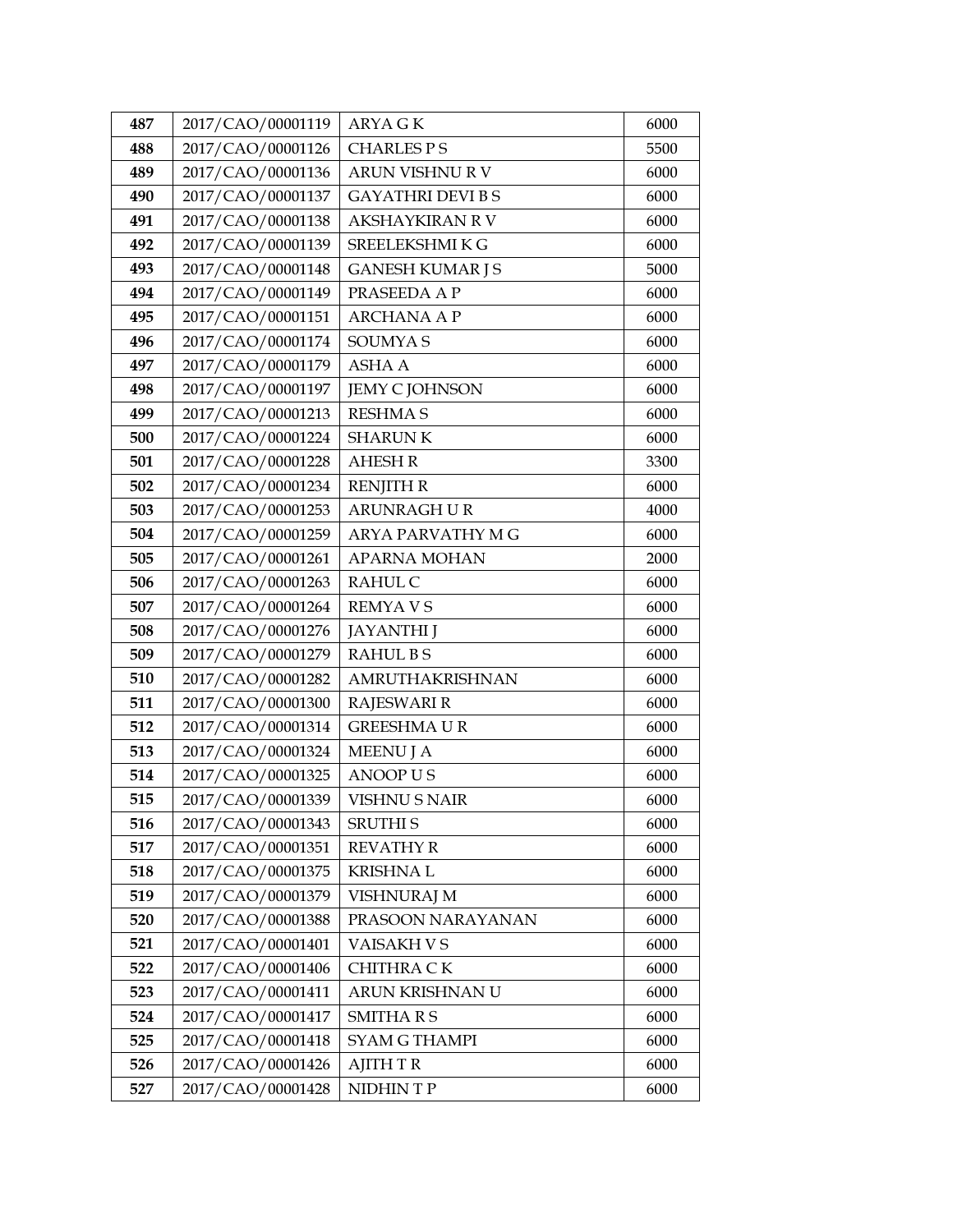| 528 | 2017/CAO/00001431 | SREELEKSHMI G R          | 6000 |
|-----|-------------------|--------------------------|------|
| 529 | 2017/CAO/00001432 | <b>AKHILA V</b>          | 5000 |
| 530 | 2017/CAO/00001435 | <b>AMAL T GEORGE</b>     | 6000 |
| 531 | 2017/CAO/00001436 | SIVAMAYA MP              | 3300 |
| 532 | 2017/CAO/00001437 | PARVATHY V               | 6000 |
| 533 | 2017/CAO/00001445 | <b>ANAGHAKK</b>          | 3500 |
| 534 | 2017/CAO/00001453 | ANANDHU KRISHNAN R       | 6000 |
| 535 | 2017/CAO/00001461 | <b>MANJU A</b>           | 6000 |
| 536 | 2017/CAO/00001463 | <b>ANJALI V CHANDRAN</b> | 6000 |
| 537 | 2017/CAO/00001468 | <b>ANUSREE T S</b>       | 6000 |
| 538 | 2017/CAO/00001475 | <b>AKHILA A S</b>        | 6000 |
| 539 | 2017/CAO/00001519 | <b>SREEKUTTY S</b>       | 6000 |
| 540 | 2017/CAO/00001522 | <b>SUJITHKUMAR J S</b>   | 6000 |
| 541 | 2017/CAO/00001526 | <b>SOORAJPS</b>          | 6000 |
| 542 | 2017/CAO/00001530 | <b>THEJASWIDEV</b>       | 6000 |
| 543 | 2017/CAO/00001539 | VIDYA V G                | 6000 |
| 544 | 2017/CAO/00001547 | <b>ABHINAND NK</b>       | 6000 |
| 545 | 2017/CAO/00001565 | <b>MIDHUN J M</b>        | 6000 |
| 546 | 2017/CAO/00001568 | <b>ANOOPK</b>            | 6000 |
| 547 | 2017/CAO/00001576 | <b>LEKSHMI SANKAR</b>    | 6000 |
| 548 | 2017/CAO/00001603 | <b>ASWATHY ARAVIND L</b> | 6000 |
| 549 | 2017/CAO/00001605 | <b>ASWATHY R</b>         | 6000 |
| 550 | 2017/CAO/00001608 | <b>AJEESH M</b>          | 5400 |
| 551 | 2017/CAO/00001612 | SREELEKSHMI V A          | 6000 |
| 552 | 2017/CAO/00001624 | <b>ASWATHY R</b>         | 6000 |
| 553 | 2017/CAO/00001626 | PRABHUJA P               | 6000 |
| 554 | 2017/CAO/00001641 | <b>SYAMKUMAR</b>         | 6000 |
| 555 | 2017/CAO/00001650 | ANJANA UTHAMAN           | 6000 |
| 556 | 2017/CAO/00001651 | PARVATHY V               | 6000 |
| 557 | 2017/CAO/00001654 | <b>ADARSH KP</b>         | 6000 |
| 558 | 2017/CAO/00001664 | <b>SYAM SURESH</b>       | 6000 |
| 559 | 2017/CAO/00001673 | <b>GOPIKAL</b>           | 6000 |
| 560 | 2017/CAO/00001676 | <b>BINDHYA A</b>         | 6000 |
| 561 | 2017/CAO/00001681 | KAVYA C V                | 6000 |
| 562 | 2017/CAO/00001682 | ANUSHA A S               | 6000 |
| 563 | 2017/CAO/00001685 | <b>ASWATHY M</b>         | 6000 |
| 564 | 2017/CAO/00001686 | VISHNU V S               | 6000 |
| 565 | 2017/CAO/00001687 | <b>SREEKANTH S</b>       | 6000 |
| 566 | 2017/CAO/00001690 | <b>ASHAMS</b>            | 6000 |
| 567 | 2017/CAO/00001704 | <b>REMYATS</b>           | 3000 |
| 568 | 2017/CAO/00001708 | <b>SWARAJ T</b>          | 6000 |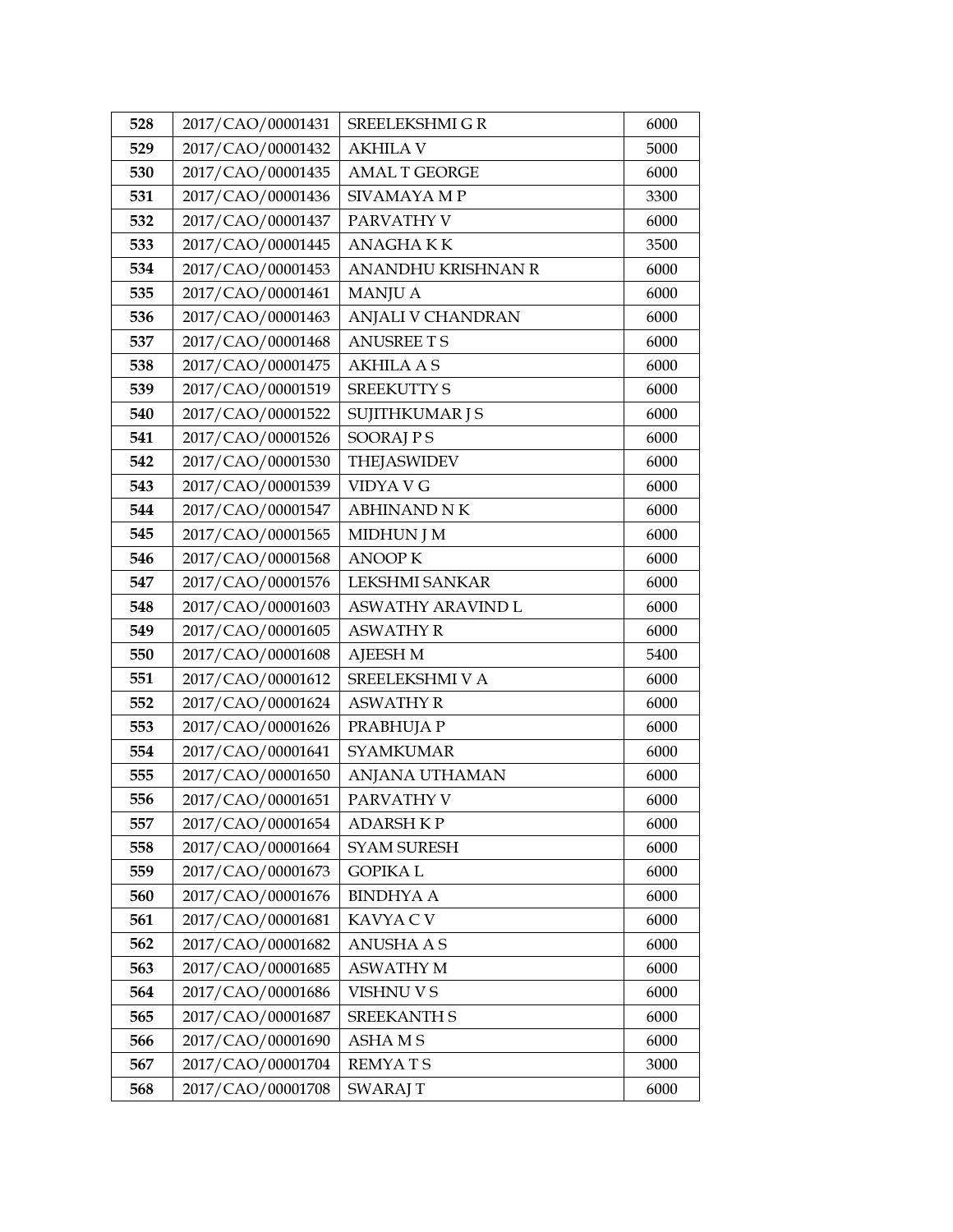| 569 | 2017/CAO/00001719 | <b>ANJU A</b>            | 6000 |
|-----|-------------------|--------------------------|------|
| 570 | 2017/CAO/00001722 | <b>AKHIL CHANDRAN</b>    | 6000 |
| 571 | 2017/CAO/00001727 | <b>ATHIRA RAJ R S</b>    | 6000 |
| 572 | 2017/CAO/00001729 | <b>ALU LEKSHMI</b>       | 6000 |
| 573 | 2017/CAO/00001731 | <b>RESHMAMOL G</b>       | 6000 |
| 574 | 2017/CAO/00001741 | SOUMYA THULASI R         | 6000 |
| 575 | 2017/CAO/00001746 | <b>SUJITHSUNDAR</b>      | 6000 |
| 576 | 2017/CAO/00001748 | <b>MIDHUNK</b>           | 6000 |
| 577 | 2017/CAO/00001750 | ANITHA V NAMBOODIRI      | 6000 |
| 578 | 2017/CAO/00001757 | <b>THARARS</b>           | 6000 |
| 579 | 2017/CAO/00001761 | <b>AMAL POULOSE</b>      | 6000 |
| 580 | 2017/CAO/00001765 | ASWATHY GOPAN J          | 2500 |
| 581 | 2017/CAO/00001768 | <b>JIJO K JOY</b>        | 6000 |
| 582 | 2017/CAO/00001781 | PARVATHY KRISHNA M G     | 2800 |
| 583 | 2017/CAO/00001784 | PREETHI L                | 6000 |
| 584 | 2017/CAO/00001792 | <b>RAJIR</b>             | 6000 |
| 585 | 2017/CAO/00001793 | SOORYA A V               | 6000 |
| 586 | 2017/CAO/00001798 | <b>VISHNUBS</b>          | 6000 |
| 587 | 2017/CAO/00001802 | <b>ASWATHY C V</b>       | 6000 |
| 588 | 2017/CAO/00001809 | <b>LEKSHMI B</b>         | 6000 |
| 589 | 2017/CAO/00001812 | VEENA V RAJ              | 6000 |
| 590 | 2017/CAO/00001814 | <b>ASHAM</b>             | 6000 |
| 591 | 2017/CAO/00001815 | <b>ADARSH A</b>          | 3000 |
| 592 | 2017/CAO/00001818 | <b>VINITHA V S</b>       | 6000 |
| 593 | 2017/CAO/00001819 | <b>THOOLIKA A T NAIR</b> | 6000 |
| 594 | 2017/CAO/00001820 | <b>ARUN GOPAN G A</b>    | 6000 |
| 595 | 2017/CAO/00001823 | <b>ASWATHY MS</b>        | 6000 |
| 596 | 2017/CAO/00001826 | <b>ARYA CHANDRAN</b>     | 6000 |
| 597 | 2017/CAO/00001851 | SHINU THANKACHAN         | 6000 |
| 598 | 2017/CAO/00001852 | <b>SREENATH SR</b>       | 6000 |
| 599 | 2017/CAO/00001858 | <b>ASWATHY VS</b>        | 6000 |
| 600 | 2017/CAO/00001867 | DEEPA RESHMIT            | 4500 |
| 601 | 2017/CAO/00001895 | <b>AMAL JOSEPH</b>       | 6000 |
| 602 | 2017/CAO/00001902 | <b>ATHIRA PS</b>         | 6000 |
| 603 | 2017/CAO/00001905 | <b>ASHAV</b>             | 6000 |
| 604 | 2017/CAO/00001917 | AKHIL V L                | 6000 |
| 605 | 2017/CAO/00001963 | <b>AMBILIRS</b>          | 6000 |
| 606 | 2017/CAO/00001965 | <b>VISHNUT</b>           | 6000 |
| 607 | 2017/CAO/00001975 | VRINDA C                 | 6000 |
| 608 | 2017/CAO/00001980 | <b>JITHU AR</b>          | 6000 |
| 609 | 2017/CAO/00001982 | <b>ATHUL S</b>           | 5000 |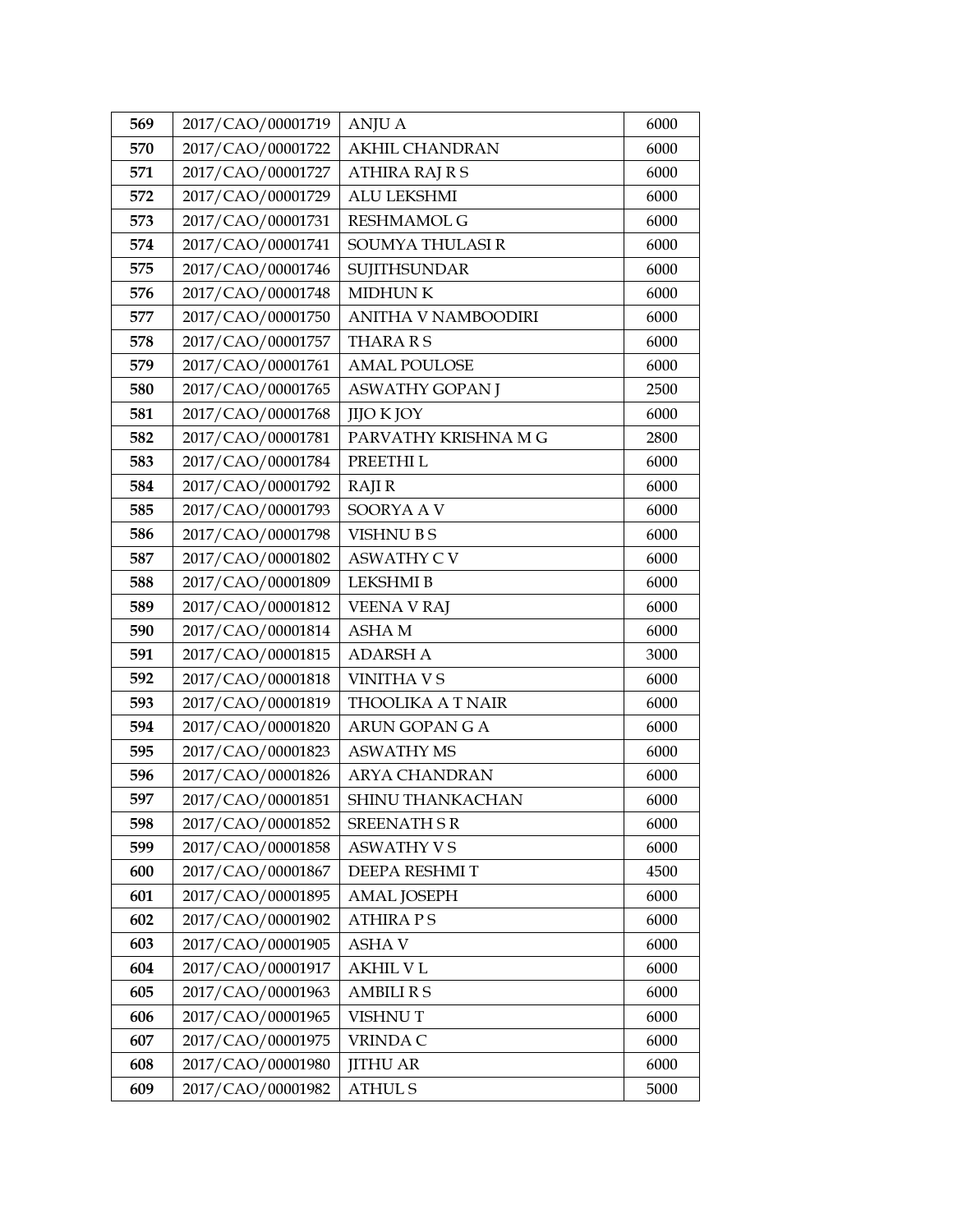| 610 | 2017/CAO/00001986 | <b>ABHIRAMI B</b>       | 6000 |
|-----|-------------------|-------------------------|------|
| 611 | 2017/CAO/00002008 | <b>SETHULAKSHMIPS</b>   | 6000 |
| 612 | 2017/CAO/00002009 | <b>ASHAS</b>            | 6000 |
| 613 | 2017/CAO/00002013 | <b>ARCHANA DEVI B S</b> | 6000 |
| 614 | 2017/CAO/00002017 | <b>ATHIRA V S</b>       | 6000 |
| 615 | 2017/CAO/00002022 | MANJU M S               | 6000 |
| 616 | 2017/CAO/00002033 | <b>SARANYAKS</b>        | 6000 |
| 617 | 2017/CAO/00002035 | <b>RESMIS</b>           | 6000 |
| 618 | 2017/CAO/00002041 | <b>BASILV YOYAKEY</b>   | 6000 |
| 619 | 2017/CAO/00002047 | <b>ARYA JAYAN</b>       | 6000 |
| 620 | 2017/CAO/00002052 | <b>SURESHKUMARSS</b>    | 6000 |
| 621 | 2017/CAO/00002054 | <b>SREEHARI R S</b>     | 6000 |
| 622 | 2017/CAO/00002059 | <b>ANJU S MENON</b>     | 5750 |
| 623 | 2017/CAO/00002068 | <b>GOPIKAR</b>          | 5500 |
| 624 | 2017/CAO/00002079 | <b>NAYANAS</b>          | 4800 |
| 625 | 2017/CAO/00002113 | <b>NAYANAS</b>          | 6000 |
| 626 | 2017/CAO/00002123 | <b>ANJANA I T</b>       | 6000 |
| 627 | 2017/CAO/00002124 | <b>AISWARYA M</b>       | 6000 |
| 628 | 2017/CAO/00002126 | <b>ARCHANAK</b>         | 6000 |
| 629 | 2017/CAO/00002149 | <b>KIRAN V S</b>        | 6000 |
| 630 | 2017/CAO/00002170 | <b>SURAMYA MK</b>       | 6000 |
| 631 | 2017/CAO/00002179 | <b>ARYAK</b>            | 6000 |
| 632 | 2017/CAO/00002186 | VIDHU M V               | 6000 |
| 633 | 2017/CAO/00002202 | <b>AMALJITH N</b>       | 6000 |
| 634 | 2017/CAO/00002206 | <b>ANU R NAIR</b>       | 6000 |
| 635 | 2017/CAO/00002211 | <b>APARYAUR</b>         | 6000 |
| 636 | 2017/CAO/00002242 | ASWATHI DIVAKARAN       | 6000 |
| 637 | 2017/CAO/00002253 | <b>ANJALIKRISHNASS</b>  | 5000 |
| 638 | 2017/CAO/00002254 | <b>ASWATHY US</b>       | 6000 |
| 639 | 2017/CAO/00002256 | PREETHA KUMARI L        | 6000 |
| 640 | 2017/CAO/00002261 | <b>ANJUSHA V</b>        | 6000 |
| 641 | 2017/CAO/00002268 | VAISHNAVI S NAIR        | 6000 |
| 642 | 2017/CAO/00002274 | ANURAJ R S              | 6000 |
| 643 | 2017/CAO/00002279 | VIDYA G                 | 6000 |
| 644 | 2017/CAO/00002281 | ANJU G KRISHNA          | 6000 |
| 645 | 2017/CAO/00002285 | VIJITHA P M             | 6000 |
| 646 | 2017/CAO/00002296 | <b>SARIKASS</b>         | 5500 |
| 647 | 2017/CAO/00002298 | NEERAJ KRISHNAN         | 6000 |
| 648 | 2017/CAO/00002324 | <b>SURYAS</b>           | 6000 |
| 649 | 2017/CAO/00002337 | VIVEK P                 | 6000 |
| 650 | 2017/CAO/00002342 | ASWATHY M               | 5000 |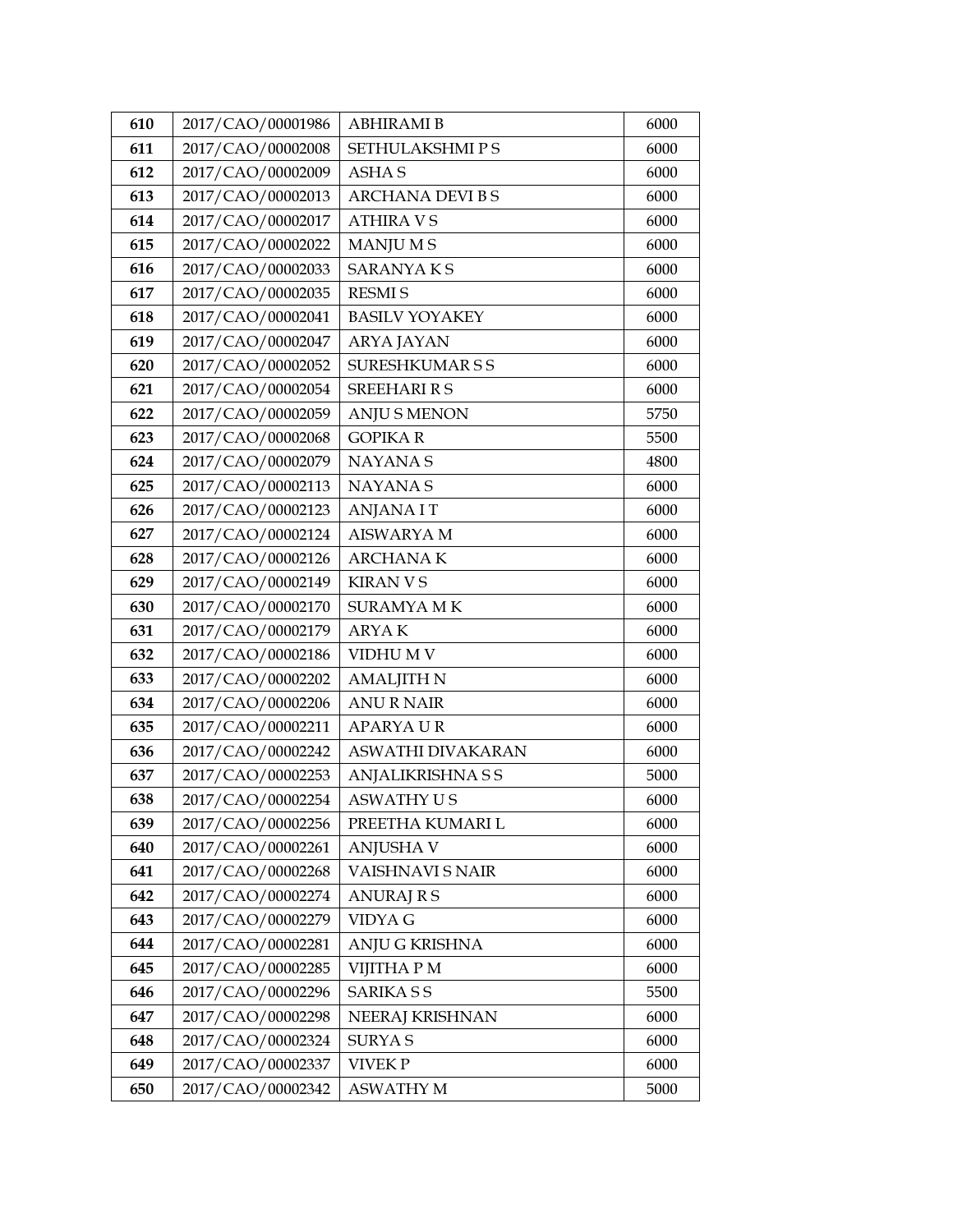| 651 | 2017/CAO/00002360 | <b>AJITH P</b>             | 2000 |
|-----|-------------------|----------------------------|------|
| 652 | 2017/CAO/00002361 | PRIYA <sub>S</sub>         | 6000 |
| 653 | 2017/CAO/00002366 | <b>SANTHOSH S</b>          | 6000 |
| 654 | 2017/CAO/00002369 | <b>SANIL KUMAR S</b>       | 6000 |
| 655 | 2017/CAO/00002370 | SREELAKSHMI S S            | 3000 |
| 656 | 2017/CAO/00002372 | <b>SARITHARS</b>           | 6000 |
| 657 | 2017/CAO/00002373 | <b>ARCHA A B</b>           | 6000 |
| 658 | 2017/CAO/00002378 | VISHNUPRIYA A              | 6000 |
| 659 | 2017/CAO/00002381 | NAIR SHRUTI RADHAKRISHNAN  | 6000 |
| 660 | 2017/CAO/00002398 | <b>ADARSH A</b>            | 6000 |
| 661 | 2017/CAO/00002405 | DHANYA KC                  | 6000 |
| 662 | 2017/CAO/00002415 | VIDYA VIJAYAN V            | 6000 |
| 663 | 2017/CAO/00002430 | LEKSHMI KRISHNA G S        | 6000 |
| 664 | 2017/CAO/00002443 | VISHNU RAVEENDRAN          | 6000 |
| 665 | 2017/CAO/00002454 | ANUPAMA SUDARSAN           | 6000 |
| 666 | 2017/CAO/00002460 | <b>CHAITHANYA NAIR S C</b> | 4700 |
| 667 | 2017/CAO/00002465 | <b>ATHIRA R NAIR</b>       | 6000 |
| 668 | 2017/CAO/00002466 | <b>ASHILA LEKSHMI</b>      | 6000 |
| 669 | 2017/CAO/00002469 | SOUMYA J R                 | 5500 |
| 670 | 2017/CAO/00002476 | KRISHNA MOHAN M            | 6000 |
| 671 | 2017/CAO/00002477 | AMALA VIJAY G              | 6000 |
| 672 | 2017/CAO/00002491 | ABHIRAMA G H               | 6000 |
| 673 | 2017/CAO/00002504 | <b>AKHIL CHANDRAN</b>      | 6000 |
| 674 | 2017/CAO/00002517 | <b>RESHMA SURESH</b>       | 2000 |
| 675 | 2017/CAO/00002518 | <b>LANSON GEORGE</b>       | 6000 |
| 676 | 2017/CAO/00002540 | SETHULEKSHMI U             | 6000 |
| 677 | 2017/CAO/00002543 | <b>ANEESH A S</b>          | 4100 |
| 678 | 2017/CAO/00002551 | ANANDHU KRISHNAN R         | 6000 |
| 679 | 2017/CAO/00002554 | <b>GEETHU KRISHNAN</b>     | 6000 |
| 680 | 2017/CAO/00002556 | DEEPU G S                  | 2000 |
| 681 | 2017/CAO/00002558 | ABHILASH SU                | 6000 |
| 682 | 2017/CAO/00002582 | DILEEP P G                 | 6000 |
| 683 | 2017/CAO/00002586 | <b>GOPISH G</b>            | 6000 |
| 684 | 2017/CAO/00002592 | <b>AKHILDS</b>             | 6000 |
| 685 | 2017/CAO/00002603 | ARUN KUMAR S P             | 6000 |
| 686 | 2017/CAO/00002609 | VEENA VIJAYAN V            | 6000 |
| 687 | 2017/CAO/00002610 | VISHNU KUMAR V             | 6000 |
| 688 | 2017/CAO/00002621 | NIKHIL MANOHAR             | 6000 |
| 689 | 2017/CAO/00002628 | <b>ABHIJITH V</b>          | 3900 |
| 690 | 2017/CAO/00002632 | <b>ANUSREE T S</b>         | 6000 |
| 691 | 2017/CAO/00002637 | <b>SREEHARIS</b>           | 6000 |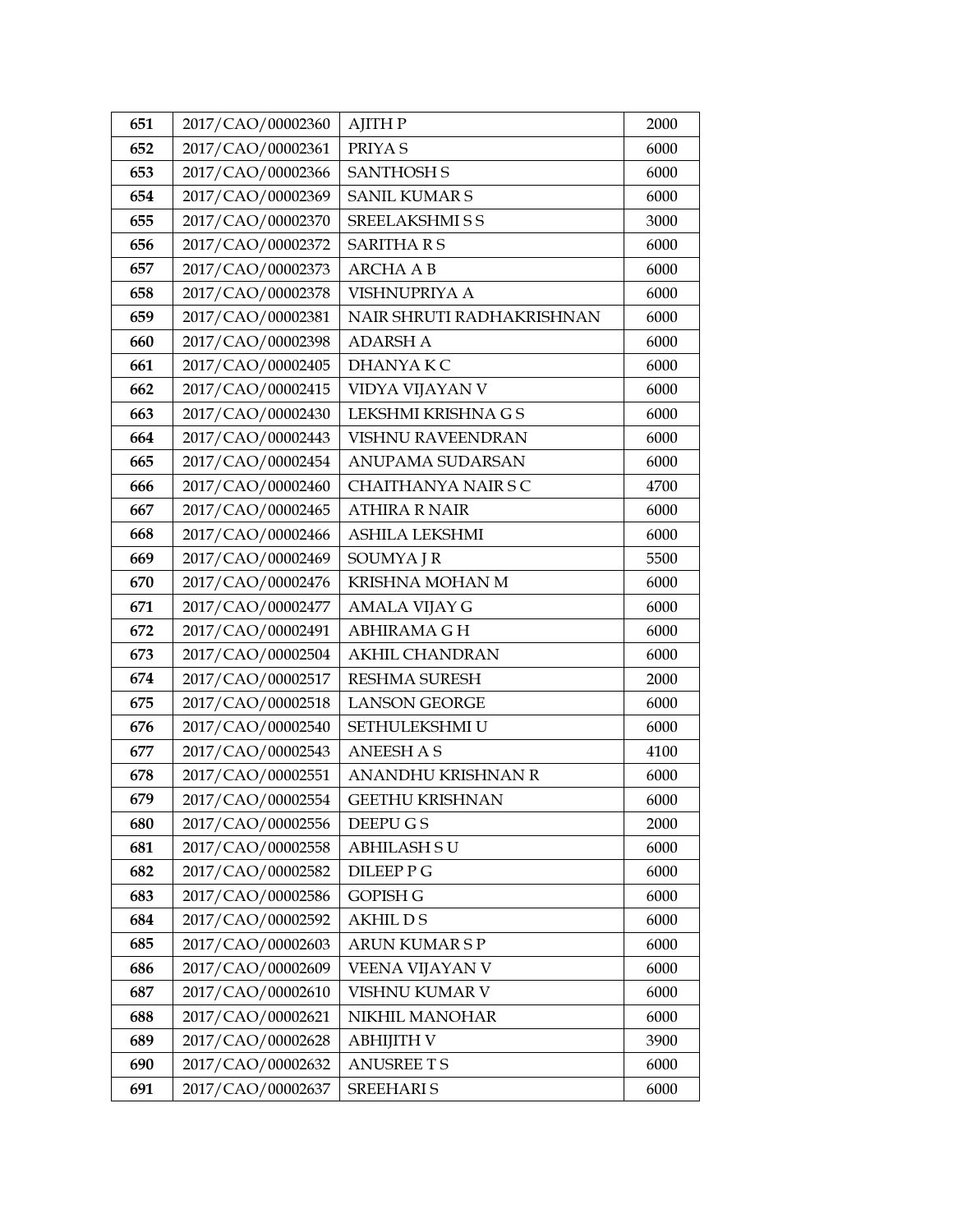| 692 | 2017/CAO/00002644 | PRIYANKA JAYA KUMAR       | 6000 |
|-----|-------------------|---------------------------|------|
| 693 | 2017/CAO/00002660 | <b>ANEESHA ANDREWS</b>    | 6000 |
| 694 | 2017/CAO/00002665 | MANJUSHA MOHAN S          | 6000 |
| 695 | 2017/CAO/00002666 | RESHMA SIVAN U            | 6000 |
| 696 | 2017/CAO/00002683 | <b>SHIBU M</b>            | 6000 |
| 697 | 2017/CAO/00002692 | <b>RATHEESH R</b>         | 6000 |
| 698 | 2017/CAO/00002718 | <b>ELDHOSE PAUL</b>       | 6000 |
| 699 | 2017/CAO/00002722 | <b>KARTHIKA BS</b>        | 6000 |
| 700 | 2017/CAO/00002723 | SANGEETHA KUMARI KV       | 6000 |
| 701 | 2017/CAO/00002742 | VISAKH MOHAN M            | 6000 |
| 702 | 2017/CAO/00002743 | <b>SREELEKSHMI S</b>      | 6000 |
| 703 | 2017/CAO/00002758 | <b>ANANDHUS</b>           | 4500 |
| 704 | 2017/CAO/00002761 | <b>ARUN PV</b>            | 6000 |
| 705 | 2017/CAO/00002762 | <b>VISHNU B</b>           | 6000 |
| 706 | 2017/CAO/00002769 | <b>ABIN O PANICKER</b>    | 2500 |
| 707 | 2017/CAO/00002770 | <b>ABHIJITH M</b>         | 6000 |
| 708 | 2017/CAO/00002775 | <b>KARTHIKS</b>           | 6000 |
| 709 | 2017/CAO/00002784 | <b>SREEKANTH S</b>        | 6000 |
| 710 | 2017/CAO/00002799 | <b>AJEESH R</b>           | 6000 |
| 711 | 2017/CAO/00002809 | <b>ANSU ELDOSE</b>        | 6000 |
| 712 | 2017/CAO/00002823 | <b>AKHIL AR</b>           | 6000 |
| 713 | 2017/CAO/00002837 | <b>ABHIJITH G V</b>       | 6000 |
| 714 | 2017/CAO/00002845 | <b>ANKITH R S</b>         | 6000 |
| 715 | 2017/CAO/00002849 | <b>AMRUTHA P CHANDRAN</b> | 1000 |
| 716 | 2017/CAO/00002850 | <b>SARANYA R</b>          | 6000 |
| 717 | 2017/CAO/00002853 | POURNAMI M L              | 6000 |
| 718 | 2017/CAO/00002856 | <b>ANCHU A M</b>          | 6000 |
| 719 | 2017/CAO/00002859 | <b>RAJANIS</b>            | 6000 |
| 720 | 2017/CAO/00002877 | PREMJITH P G              | 3000 |
| 721 | 2017/CAO/00002892 | ARYA A B                  | 6000 |
| 722 | 2017/CAO/00002903 | <b>GOPIKA S KURUP</b>     | 6000 |
| 723 | 2017/CAO/00002908 | <b>SARANYAPR</b>          | 6000 |
| 724 | 2017/CAO/00002912 | <b>AKHIL VINU V</b>       | 6000 |
| 725 | 2017/CAO/00002920 | SOUMYA K V                | 6000 |
| 726 | 2017/CAO/00002921 | SREE DIVYA M              | 6000 |
| 727 | 2017/CAO/00002941 | RATHEESH A                | 6000 |
| 728 | 2017/CAO/00002943 | <b>ANOOP A</b>            | 6000 |
| 729 | 2017/CAO/00002949 | <b>VINAYANKR</b>          | 6000 |
| 730 | 2017/CAO/00002960 | <b>GOGHUL G</b>           | 6000 |
| 731 | 2017/CAO/00002968 | <b>SALINI R S</b>         | 6000 |
| 732 | 2017/CAO/00002986 | ANJU KRISHNAN GR          | 6000 |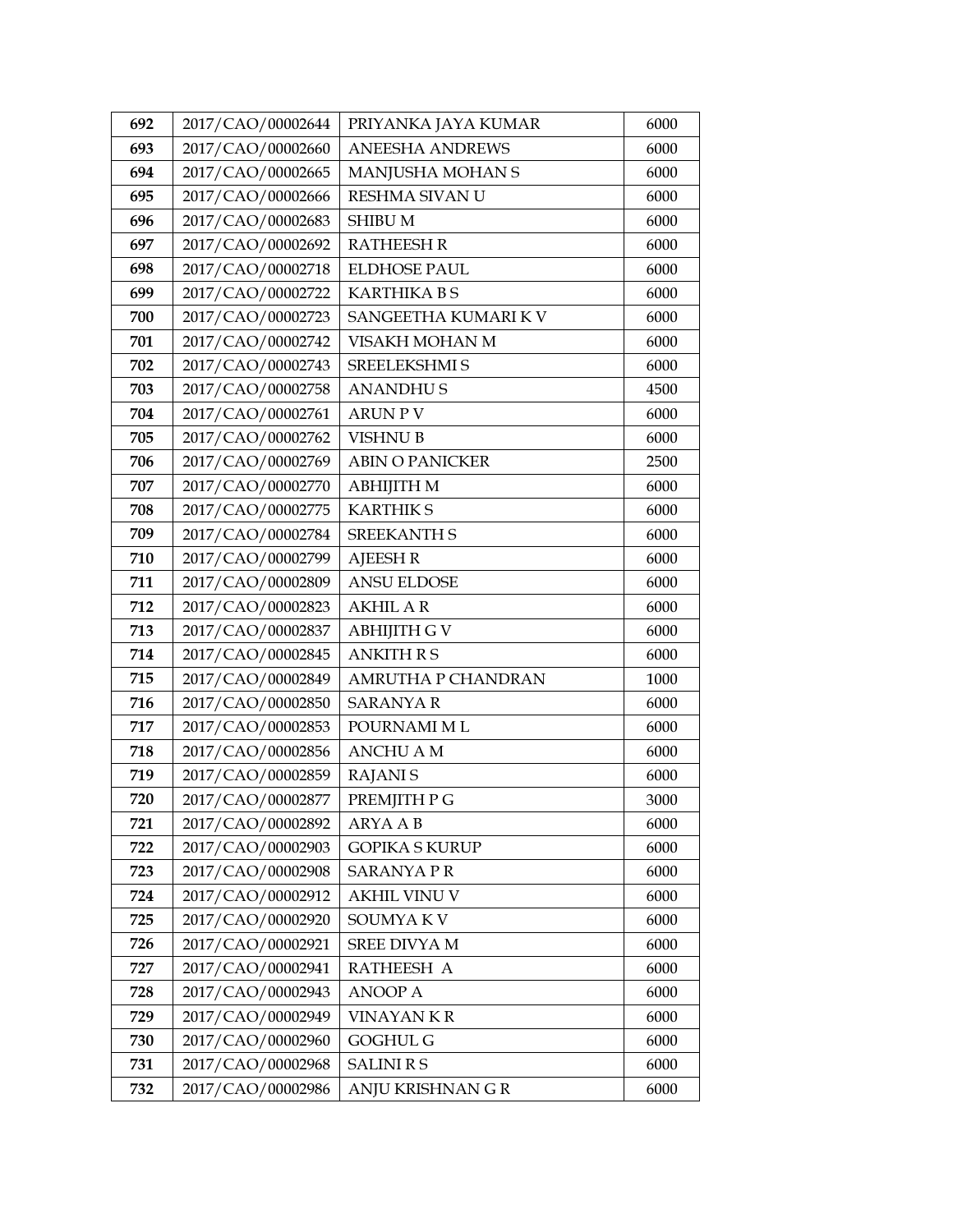| 733 | 2017/CAO/00003002 | <b>VEENASV</b>           | 6000 |
|-----|-------------------|--------------------------|------|
| 734 | 2017/CAO/00003010 | <b>SOUMYAL</b>           | 6000 |
| 735 | 2017/CAO/00003011 | <b>DIVYA MOHAN</b>       | 6000 |
| 736 | 2017/CAO/00003051 | <b>GOPIKA V S</b>        | 6000 |
| 737 | 2017/CAO/00003053 | <b>ASWATHY A</b>         | 1500 |
| 738 | 2017/CAO/00003062 | <b>ADARSH RAVEENDRAN</b> | 3500 |
| 739 | 2017/CAO/00003065 | <b>VISHNU K NAIR</b>     | 6000 |
| 740 | 2017/CAO/00003084 | ANANTHA KRISHNAN U S     | 6000 |
| 741 | 2017/CAO/00003087 | POOJA M                  | 6000 |
| 742 | 2017/CAO/00003132 | <b>ARDRA V</b>           | 2100 |
| 743 | 2017/CAO/00003134 | <b>ANUJITH R S</b>       | 6000 |
| 744 | 2017/CAO/00003145 | <b>ASWATHY V</b>         | 6000 |
| 745 | 2017/CAO/00003150 | <b>ARYA V</b>            | 3000 |
| 746 | 2017/CAO/00003178 | <b>SUMI BABU</b>         | 3500 |
| 747 | 2017/CAO/00003194 | <b>ATHIRA V</b>          | 6000 |
| 748 | 2017/CAO/00003233 | <b>RAKHI KRISHNAN R</b>  | 6000 |
| 749 | 2017/CAO/00003234 | <b>AMITHA KRISHNAN</b>   | 6000 |
| 750 | 2017/CAO/00003242 | <b>REVATHIVS</b>         | 6000 |
| 751 | 2017/CAO/00003252 | <b>RESHMI R</b>          | 6000 |
| 752 | 2017/CAO/00003277 | <b>ANUPRAKASH S</b>      | 6000 |
| 753 | 2017/CAO/00003284 | PRIYA SIVAPRASAD         | 6000 |
| 754 | 2017/CAO/00003301 | <b>KIRAN A K</b>         | 6000 |
| 755 | 2017/CAO/00003308 | DEEPAK D NAIR            | 5000 |
| 756 | 2017/CAO/00003322 | <b>REMYAC</b>            | 6000 |
| 757 | 2017/CAO/00003350 | SAYANORA VARGHESE        | 6000 |
| 758 | 2017/CAO/00003356 | <b>SOORYARB</b>          | 3000 |
| 759 | 2017/CAO/00003369 | <b>LEKSHMI V</b>         | 6000 |
| 760 | 2017/CAO/00003371 | <b>ARUN BS</b>           | 5000 |
| 761 | 2017/CAO/00003376 | DEVICHANDANA P S         | 5850 |
| 762 | 2017/CAO/00003404 | ARYA A                   | 6000 |
| 763 | 2017/CAO/00003414 | <b>AKHIL J</b>           | 6000 |
| 764 | 2017/CAO/00003416 | <b>ARUNIMALJ</b>         | 6000 |
| 765 | 2017/CAO/00003428 | <b>DHANYAP</b>           | 6000 |
| 766 | 2017/CAO/00003452 | PRAJITH M B              | 6000 |
| 767 | 2017/CAO/00003490 | <b>SARATH S</b>          | 6000 |
| 768 | 2017/CAO/00003498 | VISHNU VIJAY V           | 6000 |
| 769 | 2017/CAO/00003503 | <b>ARYAAS</b>            | 6000 |
| 770 | 2017/CAO/00003509 | <b>AKHIL AUGUSTINE</b>   | 6000 |
| 771 | 2017/CAO/00003541 | YADUKIRAN R              | 6000 |
| 772 | 2017/CAO/00003564 | <b>ANUSREE V R</b>       | 6000 |
| 773 | 2017/CAO/00003566 | <b>GEETHU C</b>          | 6000 |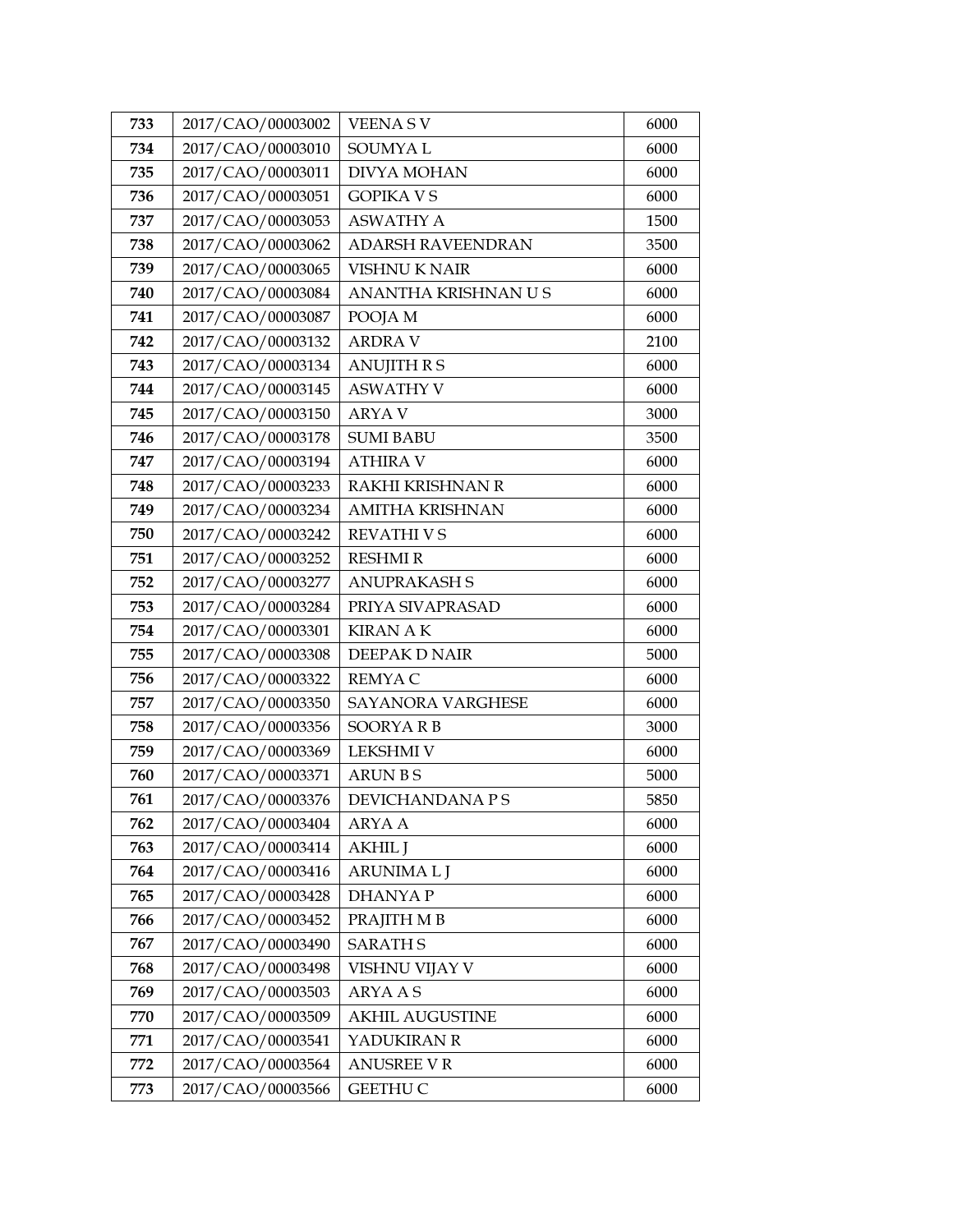| 774 | 2017/CAO/00003573 | SAJITHAKUMARITS        | 6000 |
|-----|-------------------|------------------------|------|
| 775 | 2017/CAO/00003576 | <b>ARYA V R</b>        | 1600 |
| 776 | 2017/CAO/00003581 | <b>ANUSHAU</b>         | 1600 |
| 777 | 2017/CAO/00003594 | <b>SANITHAT</b>        | 6000 |
| 778 | 2017/CAO/00003601 | NEETHU GANGADHARAN     | 6000 |
| 779 | 2017/CAO/00003604 | <b>ASHWIN M</b>        | 6000 |
| 780 | 2017/CAO/00003614 | <b>SREELETHAVS</b>     | 6000 |
| 781 | 2017/CAO/00003615 | PARVATHY B PILLAI      | 6000 |
| 782 | 2017/CAO/00003616 | SREELEKHA V S          | 6000 |
| 783 | 2017/CAO/00003625 | <b>ADARSH M</b>        | 6000 |
| 784 | 2017/CAO/00003629 | <b>SOUMYA MOL P</b>    | 6000 |
| 785 | 2017/CAO/00003633 | <b>KIRAN KUMAR R</b>   | 6000 |
| 786 | 2017/CAO/00003647 | <b>AKHILA G</b>        | 2500 |
| 787 | 2017/CAO/00003673 | ROHINI V S NAIR        | 6000 |
| 788 | 2017/CAO/00003681 | <b>RESHMABR</b>        | 6000 |
| 789 | 2017/CAO/00003683 | <b>JIJI KUMARI S</b>   | 6000 |
| 790 | 2017/CAO/00003684 | <b>SREERATHIK</b>      | 6000 |
| 791 | 2017/CAO/00003688 | RAGESH K M             | 6000 |
| 792 | 2017/CAO/00003705 | <b>KRISHNABC</b>       | 4500 |
| 793 | 2017/CAO/00003726 | <b>SREEJITH S S</b>    | 6000 |
| 794 | 2017/CAO/00003730 | AMAL A J               | 3300 |
| 795 | 2017/CAO/00003742 | <b>SANGEETH S NAIR</b> | 6000 |
| 796 | 2017/CAO/00003755 | DIVYA MP               | 3500 |
| 797 | 2017/CAO/00003763 | <b>GOPIKA G NAIR</b>   | 6000 |
| 798 | 2017/CAO/00003767 | <b>RAJI R NAIR</b>     | 4500 |
| 799 | 2017/CAO/00003778 | LEKSHMI U              | 6000 |
| 800 | 2017/CAO/00003783 | <b>SREEKUTTY N</b>     | 6000 |
| 801 | 2017/CAO/00003789 | PRIYANKA G P           | 3200 |
| 802 | 2017/CAO/00003831 | <b>SWATHIVT</b>        | 3400 |
| 803 | 2017/CAO/00003867 | <b>ANU N MATHEW</b>    | 4500 |
| 804 | 2017/CAO/00003894 | MARY SINCY A G         | 6000 |
| 805 | 2017/CAO/00003896 | <b>REMYA S NAIR</b>    | 5000 |
| 806 | 2017/CAO/00003905 | <b>RATHEESH G</b>      | 6000 |
| 807 | 2017/CAO/00003913 | <b>MAYA M DAS</b>      | 6000 |
| 808 | 2017/CAO/00003941 | <b>ASWATHY KS</b>      | 6000 |
| 809 | 2017/CAO/00003942 | PRIYESH A K            | 6000 |
| 810 | 2017/CAO/00003958 | <b>HRIDYA HARI</b>     | 6000 |
| 811 | 2017/CAO/00003961 | VISHNUR A              | 6000 |
| 812 | 2017/CAO/00003988 | <b>JIJI CHANDRAN K</b> | 6000 |
| 813 | 2017/CAO/00003992 | <b>ARYABS</b>          | 6000 |
| 814 | 2017/CAO/00004004 | <b>AMITHA BENNY</b>    | 6000 |